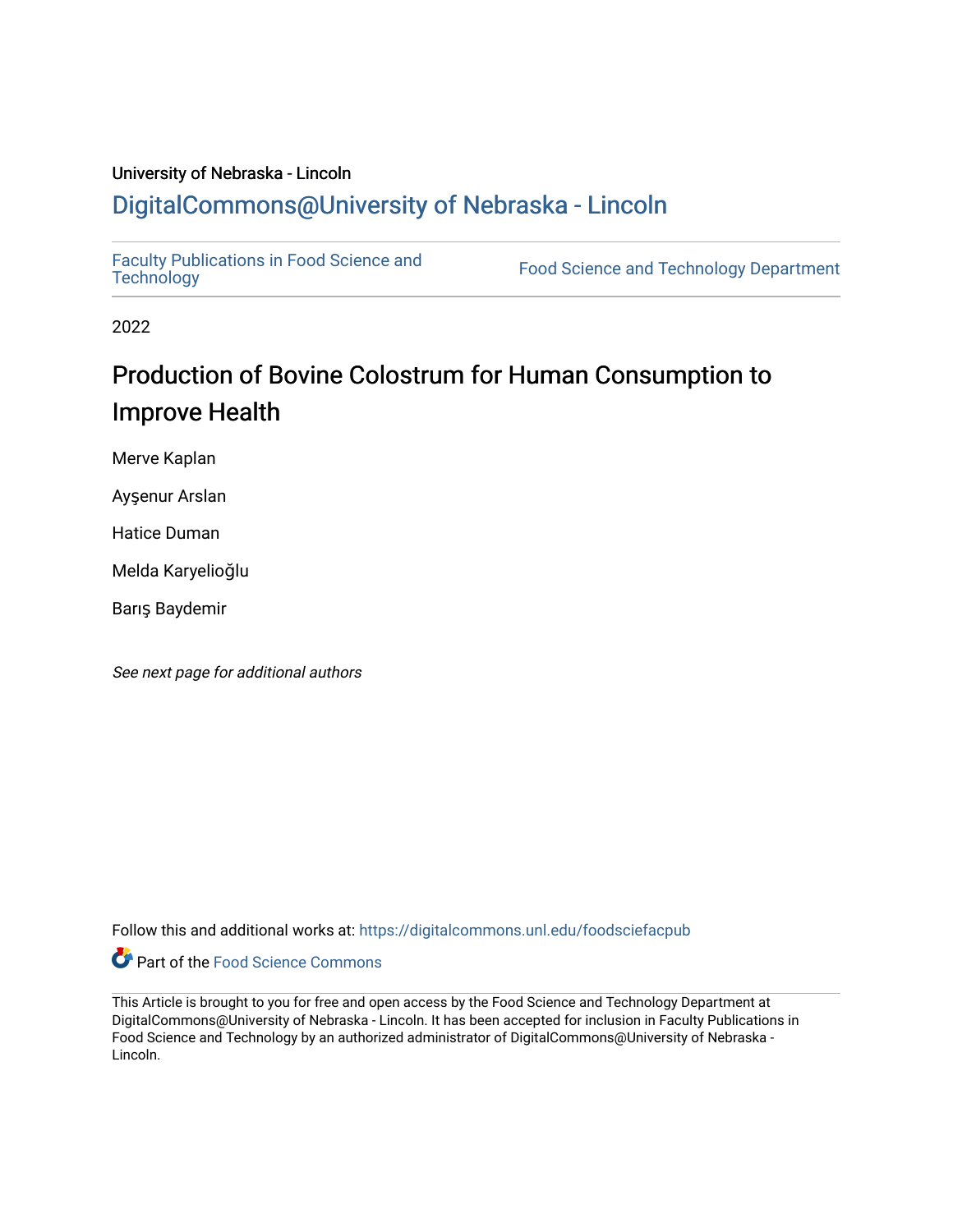### Authors

Merve Kaplan, Ayşenur Arslan, Hatice Duman, Melda Karyelioğlu, Barış Baydemir, Bilgetekin Burak Günar, Merve Alkan, Ayşe Bayraktar, Halil İbrahim Tosun, Melih Ertürk, Günay Eskici, Rebbeca M. Duar, Bethany M. Henrick, Steven A. Frese, and Sercan Karav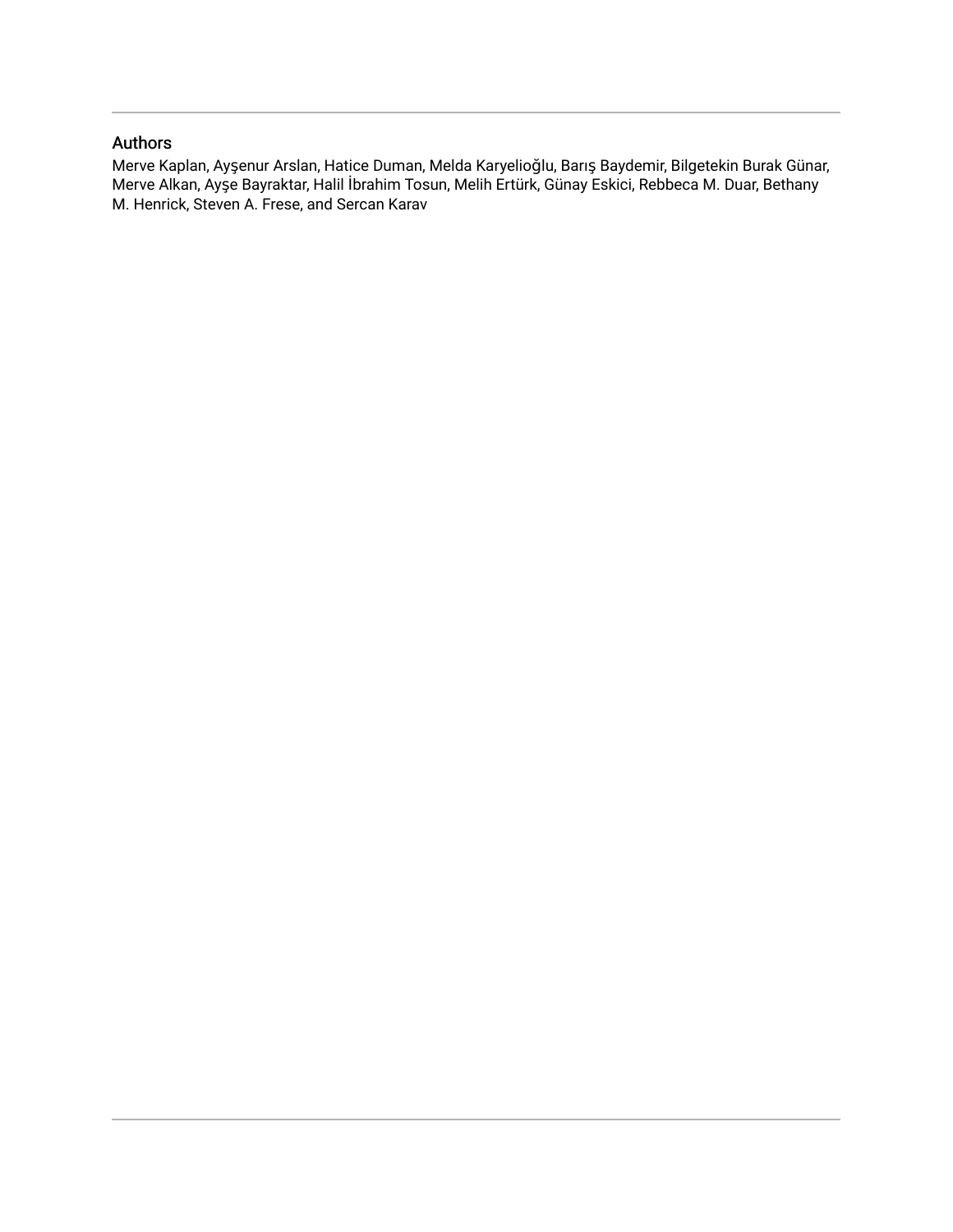



## [Production of Bovine Colostrum for](https://www.frontiersin.org/articles/10.3389/fphar.2021.796824/full) [Human Consumption to Improve](https://www.frontiersin.org/articles/10.3389/fphar.2021.796824/full) [Health](https://www.frontiersin.org/articles/10.3389/fphar.2021.796824/full)

Merve Kaplan<sup>1</sup>, Ayşenur Arslan<sup>1</sup>, Hatice Duman<sup>1</sup>, Melda Karyelioğlu<sup>1</sup>, Barış Baydemir<sup>2</sup>, Bilgetekin Burak Günar<sup>3</sup>, Merve Alkan<sup>1,4</sup>, Ayşe Bayraktar<sup>1,4</sup>, Halil İbrahim Tosun<sup>4</sup>, Melih Ertürk<sup>4</sup>, Günay Eskici<sup>2</sup>, Rebbeca M. Duar<sup>5</sup>, Bethany M. Henrick<sup>5,6</sup>, Steven A. Frese<sup>7</sup> and Sercan Karav<sup>1</sup>\*

<sup>1</sup>Department of Molecular Biology and Genetics, Canakkale Onsekiz Mart University, Canakkale, Turkey, <sup>2</sup>Department oi Coaching Education, Canakkale Onsekiz Mart University, Canakkale, Turkey, <sup>3</sup>Department of Physical Education and Sports Teaching, Canakkale Onsekiz Mart University, Canakkale, Turkey, <sup>4</sup>Uluova Dairy, Canakkale, Turkey, <sup>5</sup>Evolve Biosystems, Inc., Davis, CA, United States, <sup>6</sup>Department of Food Science and Technology, University of Nebraska Lincoln, Lincoln, NE, United States, <sup>7</sup>Department of Nutrition, University of Nevada Reno, Reno, NV, United States

### **OPEN ACCESS**

Edited by:

Luigi Rosa, Sapienza University of Rome, Italy

Reviewed by:

Francesco Giansanti, University of L'Aquila, Italy Arpita Das, Adamas University, India

\*Correspondence: Sercan Karav [sercankarav@comu.edu.tr](mailto:sercankarav@comu.edu.tr)

### Specialty section:

This article was submitted to Gastrointestinal and Hepatic Pharmacology, a section of the journal Frontiers in Pharmacology

Received: 17 October 2021 Accepted: 30 November 2021 Published: 03 January 2022

### Citation:

Kaplan M, Arslan A, Duman H, Karyelioğlu M, Baydemir B, Günar BB, Alkan M, Bayraktar A, Tosun Hİ, Ertürk M, Eskici G, Duar RM, Henrick BM, Frese SA and Karav S (2022) Production of Bovine Colostrum for Human Consumption to Improve Health. Front. Pharmacol. 12:796824. doi: [10.3389/fphar.2021.796824](https://doi.org/10.3389/fphar.2021.796824)

Colostrum contains all essential nutrients for the neonate during the first days of life, with impacts that continue far beyond these first days. Bovine colostrum has been used for human consumption due to the high concentrations of bioactive proteins, vitamins, minerals, growth factors, as well as free and conjugated oligosaccharides. Processes involved in the preparation of bovine colostrum for human consumption play a pivotal role in preserving and maintaining the activity of the bioactive molecules. As bovine colostrum is a multifunctional food that offers a myriad of benefits for human health, assessing the main processes used in preparing it with both advantages and disadvantages is a crucial point to discuss. We discuss major processes effects for colostrum production on the nutritional value, some advanced technologies to preserve processed bovine colostrum and the endproduct forms consumed by humans whether as dairy products or dietary supplements.

Keywords: bovine colostrum, immunoglobulins, thermal processing, drying methods, nanotechnology, liposomal technology, human consumption

## 1 INTRODUCTION

Colostrum is the first fluid secreted by mammals for the first few days after parturition ([Marnila and](#page-12-0) [Korhonen, 2002](#page-12-0); [Stelwagen et al., 2009;](#page-13-0) [Godhia and Patel, 2013\)](#page-11-0). This food provides the initial supply of vital nutrients for neonates and plays a crucial part in the nutrition, protection, development, and immunological defense of the newborn [\(Rasmussen et al., 2016](#page-13-1); [Juhl et al., 2018](#page-12-1)). In the absence or limited availability of human milk, bovine colostrum is widely used as an alternative source for infants ([Li et al., 2017\)](#page-12-2). As newborn calves do not have an active adaptive immune system of their own, the high concentration of antibodies in colostrum, immunoglobulins, have a major impact on priming the calf's immune system. The small intestine of calves is permeable for the passive transfer of colostrum immunoglobulins through the intestinal wall for only a limited time. The potential for this passive transfer decreases in the first 6–12 h postnatal and becomes impermeable to immunoglobulins by about 24–48 h after birth. Therefore, it is vital to provide colostrum as soon as possible after birth to calves [\(Sangild, 2003;](#page-13-2) [Baintner, 2007\)](#page-10-0). Even though calves develop a gut closure that stops immunity transfer from mother, colostrum is produced in excess for several days ([Marnila and Korhonen, 2002;](#page-12-0) [Stelwagen et al., 2009;](#page-13-0) [Godhia and Patel, 2013\)](#page-11-0). Moreover,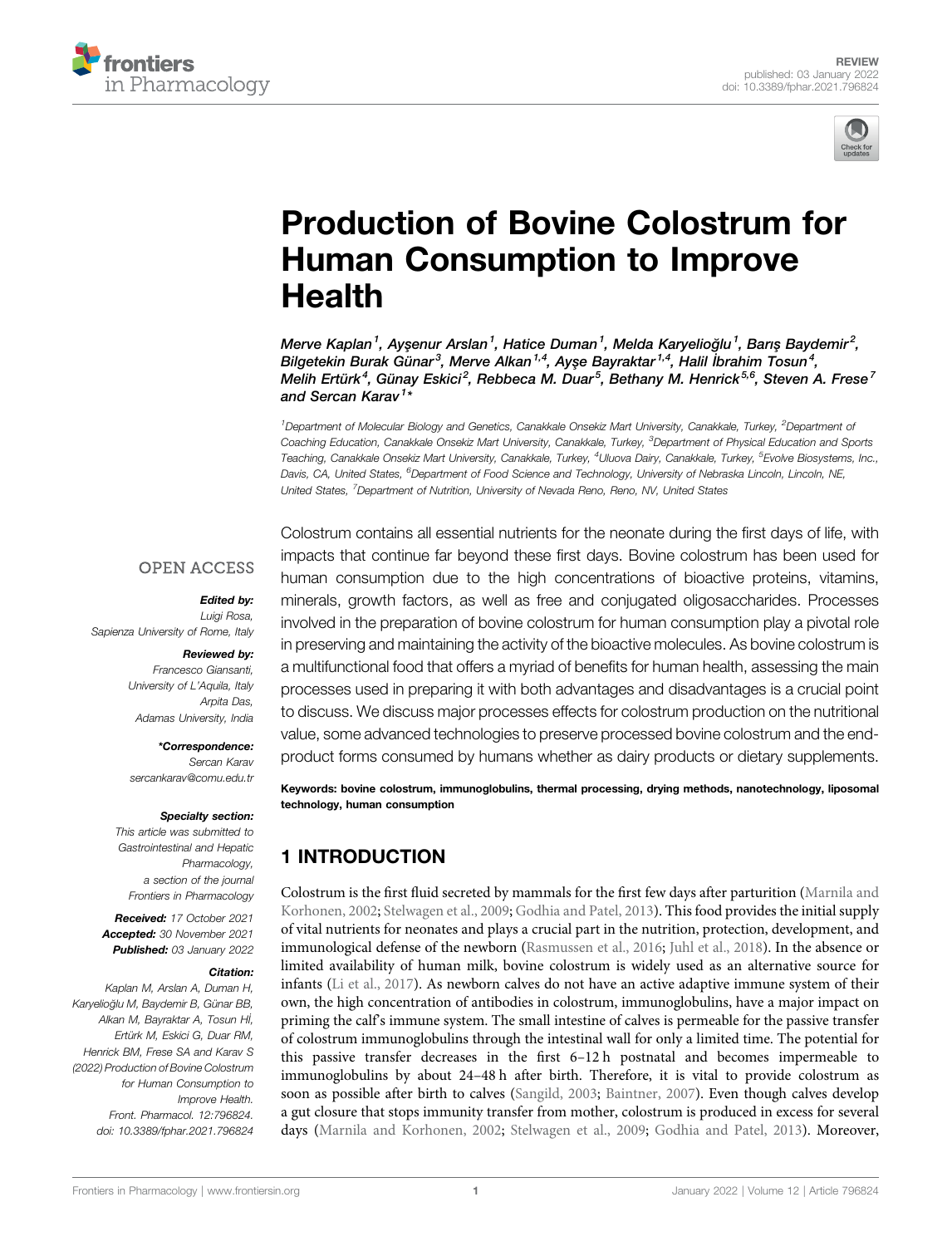bovine colostrum comprises only 0.5% of a bovine's milk output in a year, but this is far more than the calf's requirements [\(Oyeniyi](#page-12-3) [and Hunter, 1978](#page-12-3); [Scammell, 2001](#page-13-3)). For this reason, excess colostrum has a high potential for use in various industrial-scale applications [\(Alexieva et al., 2011](#page-10-1)).

Bovine colostrum is comprised of essential nutrients such as proteins, fats, vitamins, and minerals. Additionally, bovine colostrum contains high levels of bioactive compounds including oligosaccharides, immunoglobulins, lactoferrin, and lysozyme ([Kehoe et al., 2007](#page-12-4)), which have well-characterized roles in providing passive immunity, antimicrobial protection, and shaping the development of the gastrointestinal system in the early life of calves [\(Playford et al., 2001;](#page-12-5) [Elfstrand et al., 2002](#page-11-1)). In addition to bovine colostrum's benefits on the health of the calves, it also improves human health in that it enhances the immune defense and gastrointestinal health of humans by its bioactive components [\(Arslan et al., 2021\)](#page-10-2). The link between consumption of bovine colostrum by humans and the immunity defense has been investigated for long years to better understand bovine colostrum's immunological activity. Several studies have already shown that bovine colostrum has been used in clinics and therapeutical applications ([Godhia and Patel, 2013](#page-11-0); [Gephart](#page-11-2) [and Weller, 2014](#page-11-2); [Dzik et al., 2017\)](#page-11-3). Oral intake of bovine colostrum, for instance, impacts intestinal immunity, which is resulted from an increased concentration of natural killers, lymphocytes ([Hurley and Theil, 2011;](#page-11-4) [Wong et al., 2014](#page-13-4)). IgG in bovine colostrum is also able to alter innate and adaptive immunity by binding to pathogens and human Fcγ R receptors which leads to phagocytosis and defense [\(Hessell et al., 2007](#page-11-5)).

Bovine colostrum, furthermore, is considered to be an effective option for passive immunity with its rich IgG content against a serious disease. The vaccination of cows against disease-causing pathogens before taking their colostrum samples can enhance the specificity of IgG content. IgG derived from hyperimmune bovine, in turn, can bind to the virus directly and hinder the binding of pathogens to intestinal epithelial cells [\(Jawhara, 2020\)](#page-11-6). Regarding severe acute respiratory syndrome coronavirus 2 (SARS-CoV-2), which causes a serious respiratory disease called coronavirus disease 19 (COVID-19) in humans, the specificity of IgG in colostrum against this virus may increase by the vaccination of cows and when people consume this hyperimmune colostrum, they may also be protected in shortterm. In a clinical study, a human polyclonal IgG antibody which is derived from cattle vaccinated against MERS is considered safe and tolerable up to 50 mg/kg in healthy individuals [\(Luke et al.,](#page-12-6) [2016](#page-12-6); [Beigel et al., 2018](#page-11-7)).

Bovine colostrum is also frequently preferred by athletes who do both endurance and resistance exercises since it offers high nutritional value. Athletes consider keeping themselves physically and physiologically at the highest level in a highly competitive environment. For this, in addition to nutrition programs, they mostly use a variety of supplements. Among these supplement products, bovine colostrum is also located a natural and healthy food source. Various studies have been shown that bovine colostrum impacts on the immune system [\(Pyne et al., 2015](#page-12-7); [Jones and Davison, 2019;](#page-12-8) Skarpań[ska-Stejnborn et al., 2020](#page-13-5)) and muscle development [\(Antonio et al., 2001](#page-10-3)) in athletes. Studies have shown that the use of colostrum in athletes is effective in hypertrophy, increase in muscle strength, and decrease in body fat [\(Antonio et al., 2001](#page-10-3)). Bovine colostrum, therefore, contributes to the prolongation of exercise duration by increasing the muscle buffering capacity during high-intensity exercises due to its rich IGF-1 content (Gł[ówka et al., 2019\)](#page-11-8). For these reasons, bovine colostrum has been proposed as a way to improve human health in a variety of dietary supplements, dairy products, and nutraceuticals as a result of its bioactive potential. There are various preserved forms of bovine colostrum for human consumption as powder, liquid, tables, or capsules [\(Bartkiene et al., 2018](#page-11-9); [Silva et al., 2019\)](#page-13-6). However, when considering the processes involved in preparing it for human consumption, the preservation and protection of the significant bioactive factors in bovine colostrum is critical ([Phipps et al.,](#page-12-9) [2016](#page-12-9); [Sotudeh et al., 2019\)](#page-11-10). Thermal treatment and drying methods are some of the processes used to produce different forms of bovine colostrum, and each has advantages and disadvantages depending on the intended final application [\(Jay, 1992;](#page-11-11) [Godden et al., 2006](#page-11-12); [Sotudeh et al., 2019\)](#page-11-10). Therefore, the main aim of this review is to discuss the effects of thermal treatment and drying processes on the nutritional value of bovine colostrum on human consumption, as well as advanced technologies (e.g., nanotechnology and liposomal technology) to preserve processed bovine colostrum for human consumption. Moreover, end-products consumed by humans such as dietary supplements and dairy products are also discussed.

### 2 THERMAL TREATMENT METHODS

The preservation of high-quality colostrum that is free from microbial contamination is one of the main challenges to producing colostrum-based products for human consumption [\(Phipps et al., 2016;](#page-12-9) [Sotudeh et al., 2018\)](#page-13-7). There are several pathogens that cause contamination of colostrum, but contamination is principally caused by Mycobacterium avium ssp. Paratuberculosis, Mycoplasma spp., Escherichia coli (E. coli), and Salmonella spp. ([Streeter et al., 1995;](#page-13-8) [González and Wilson,](#page-11-13) [2003](#page-11-13); [Houser et al., 2008\)](#page-11-14). These pathogens often originate from the mammary glands and contaminate colostrum during milking, and can grow during storage, creating a potential risk for the final product [\(Fecteau et al., 2002](#page-11-15); [McGuirk and Collins, 2004](#page-12-10)). In calves, it may interfere with the passive absorption of colostrum antibodies, but in colostrum for human consumption, it can affects the protein and colostrum-based products' quality [\(Houser et al., 2008\)](#page-11-14). Therefore, effective elimination of pathogens requires thermal processing, most commonly pasteurization and sterilization ([Jay, 1992](#page-11-11)), to ensure highquality colostrum production ([Sotudeh et al., 2018\)](#page-13-7).

### 2.1 Pasteurization

Pasteurization is the heat-treatment process to destroy pathogenic microorganisms such as bacteria, protozoa, molds, and yeasts in beverages and foods [\(Jay, 1992](#page-11-11)). Pasteurization reduces the number of viable microbial cells rather than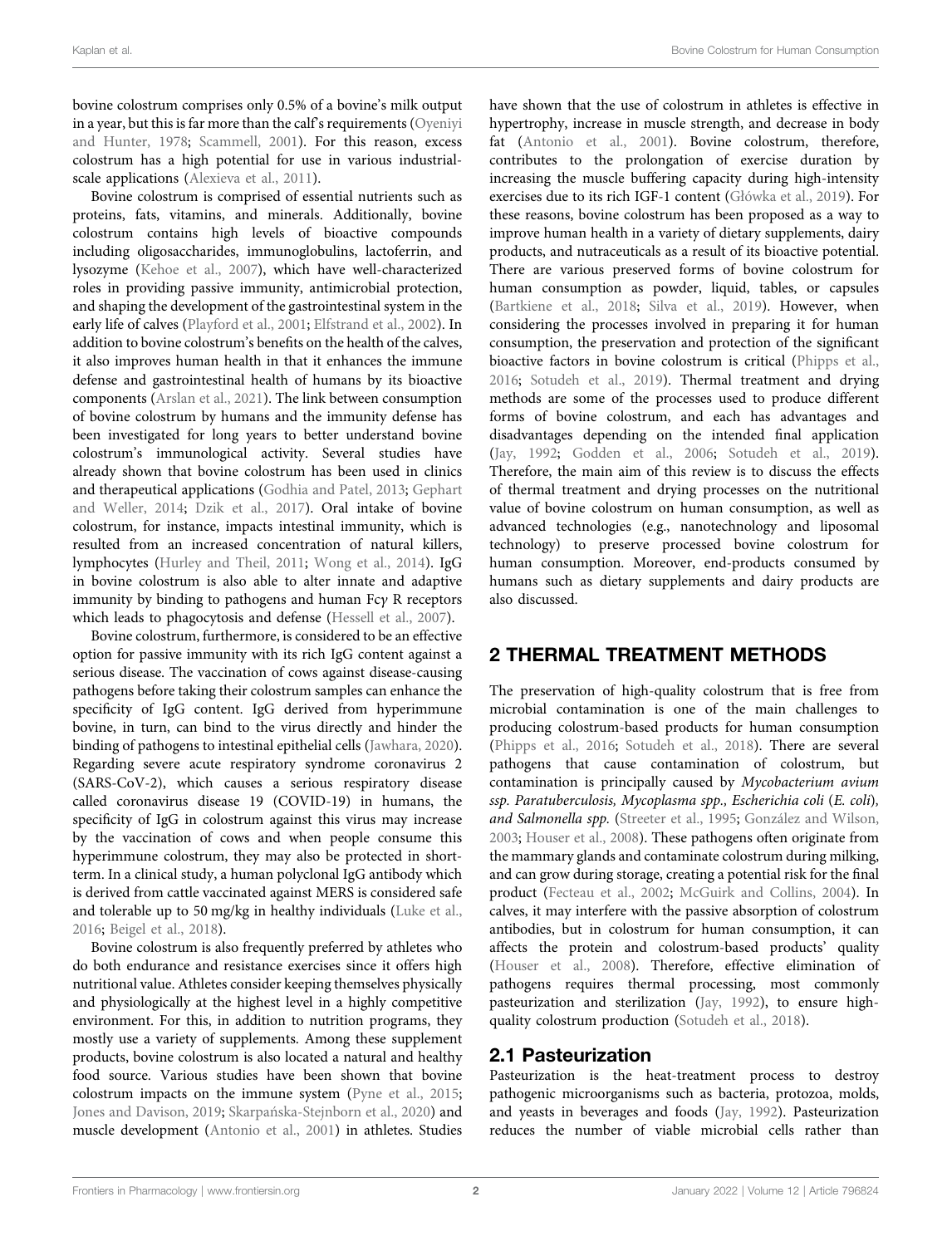destroying all microorganisms ([Elizondo-Salazar and Heinrichs,](#page-11-16) [2009](#page-11-16)). There are two pasteurization methods: high-temperature short-time (HTST) and low-temperature long-time (LTLT) pasteurization [\(Jay, 1992](#page-11-11)).

# 2.1.1 High-Temperature Short-Time (HTST)

One of the most common pasteurization methods is HTST, also known as flash pasteurization or continuous pasteurization. In HTST, colostrum is circulated and heated up to 72° C (161° F) during 15 s (s) as it passes through heated coils [\(Jay, 1992](#page-11-11)). If the appropriate temperature is not reached during the first circle, the fluid is discharged back into the original tank, and the circulation process is repeated. These systems are designed to then rapidly cool the colostrum to feeding or storage temperatures [\(Elizondo-](#page-11-16)[Salazar and Heinrichs, 2009\)](#page-11-16). Several studies have shown that HTST processing on bovine colostrum is sufficient to destroy many common pathogens in raw milk, such as Mycobacterium paratuberculosis (M. paratuberculosis), Salmonella enterica spp., and Mycoplasma spp., while others have shown that M. paratuberculosis is destroyed using HTST on bovine colostrum ([Godden et al., 2003](#page-11-17); [Stabel et al., 2004](#page-13-9)). [Stabel et al. \(2004\)](#page-13-9) showed that HTST pasteurization was sufficient to remove viable M. paratuberculosis. However, notable reductions in the quality of bovine colostrum were observed, including approximately 25% reduction in intact immunoglobulin G (IgG) concentration after HTST pasteurization. Additionally, the process significantly increases the viscosity of the fluid during or after the pasteurization process ([Godden et al., 2003](#page-11-17)). Taken together, these studies suggest that HTST pasteurization is an efficient method of pathogen destruction while simultaneously ensuring the majority of bioactive molecules remain to produce highquality colostrum-based products for human consumption ([Elizondo-Salazar and Heinrichs, 2009\)](#page-11-16). However, special considerations for the increase in viscosity are important for downstream applications.

Microfiltration is another process, which can be combined with HTST, as an alternative way to extend the shelf-life of dairy products (Al-Akoum et al., 2002). This process is increasingly used in the dairy industry to remove bacteria by membranes, which is also feasible in technique and economics. Microfiltration eliminates all pathogens from bovine colostrum or milk regardless of any denaturation of bioactive proteins or nutritional content [\(Hansen et al., 2020\)](#page-11-18). It may also preserve the bioavailability of multifunctional components including peptides, antioxidants, and vitamins ([Papadatos et al., 2003](#page-12-11); [Amelia and Barbano, 2013\)](#page-10-4). Tetra Pak developed a process called Bactocatch which is the most common microfiltration to remove bacteria from the products. Membrane fouling is decreased significantly by a crossflow uniform transmembrane pressure in the bactocatch system (Sandblom, 1978). Microfiltered retentate and cream parts of dairy products are treated under 130° C for 4 s and combined with skimmed permeate which is almost bacteria free and the milk is processed with a minimum HTST. The bactocatch process reduces total bacteria by 2.8 logs in reports (Bindith et al., 1996; Hoffmann et al., 1996). In a study, bovine colostrum is

treated by a membrane filtration process (pore size 0.1 μm). The process recovered at least 80% of the IgG and other minor whey proteins in the micro filtrate part (Piot M et al., 2004).

# 2.1.2 Low-Temperature Long-Time (LTLT)

LTLT is another thermal treatment that is also known as Holder pasteurization or batch pasteurization. LTLT pasteurization is performed when a tank or batch of colostrum is heated up to the target temperature [63°C (145° F)], for a minimum of 30 min [\(Jay,](#page-11-11) [1992](#page-11-11)). LTLT pasteurizers should be equipped with an agitator for allowing to homogeneous heating throughout the entire batch of fluid. Following the 30 min heat treatment, batches are quickly cooled to feeding or storage temperature. One challenge with LTLT pasteurization is the batch size of the sample and the processing time. For instance, batch size impacts on the duration of pasteurization, when sizeable batches are used for pasteurization, the processing time may take several hours. Thus, some bacteria (e.g., some Salmonella spp.) may survive the process.

In contrast to HTST pasteurization, LTLT pasteurization of bovine colostrum was less effective at removing bacterial contaminants. In [Meylan et al. \(1996\)](#page-12-12), colostrum samples were inoculated with M. paratuberculosis and then heated to 63°C for 30 min to test whether M. paratuberculosis could survive pasteurization. They also examined the effect of pasteurization on IgG concentrations. M. paratuberculosis was not eliminated by pasteurization, but its growth was slowed. The mean IgG concentration of unpasteurized and pasteurized ones were measured as  $44.4 \pm 30.3$  g/L and  $37.2 \pm 23.8$  g/L, respectively, representing a fall of  $12.3 \pm 8.7\%$  IgG, which was not interpreted as a hindrance for successful passive transfer of immunity to calves ([Meylan et al., 1996](#page-12-12)).

In a similar study by [Godden et al. \(2003\),](#page-11-17) the efficacy of the commercial batch pasteurization method on the concentration of IgG content and the feeding features of bovine colostrum samples was investigated. The effect of pasteurization on IgG concentrations of serum samples of calves fed unpasteurized and pasteurized colostrum was also examined. In contrast to [Meylan et al. \(1996\),](#page-12-12) the study showed that LTLT pasteurization (63°C, 30 min) declined IgG concentration by 58.5 and 23.6% for 95-L and 57-L batches, respectively. Pasteurization of 57-L batches produced high quality (vs. 95-L) and standard or mildly thickened bovine colostrum that could be used to feed calves. When pasteurization effects on serum IgG level was analyzed, a significantly lower serum IgG concentration was found in calves fed pasteurized colostrum, relative to unpasteurized colostrum. For example, serum IgG concentrations of 40 calves fed unpasteurized colostrum (19.1 g/L) were 9.4 g/L higher than serum IgG concentrations of 55 calves that are fed pasteurized colostrum (9.7 g/L) when calves were fed 2 L colostrum at the first nutrition time. In contrast, serum IgG levels between eight calves fed unpasteurized bovine colostrum (16.1 g/L) and 20 calves fed pasteurized bovine colostrum (13.5 g/L) did not differ if calves fed 4 L at the first feeding. The study was concluded that batch pasteurization of colostrum would help preserve and maintain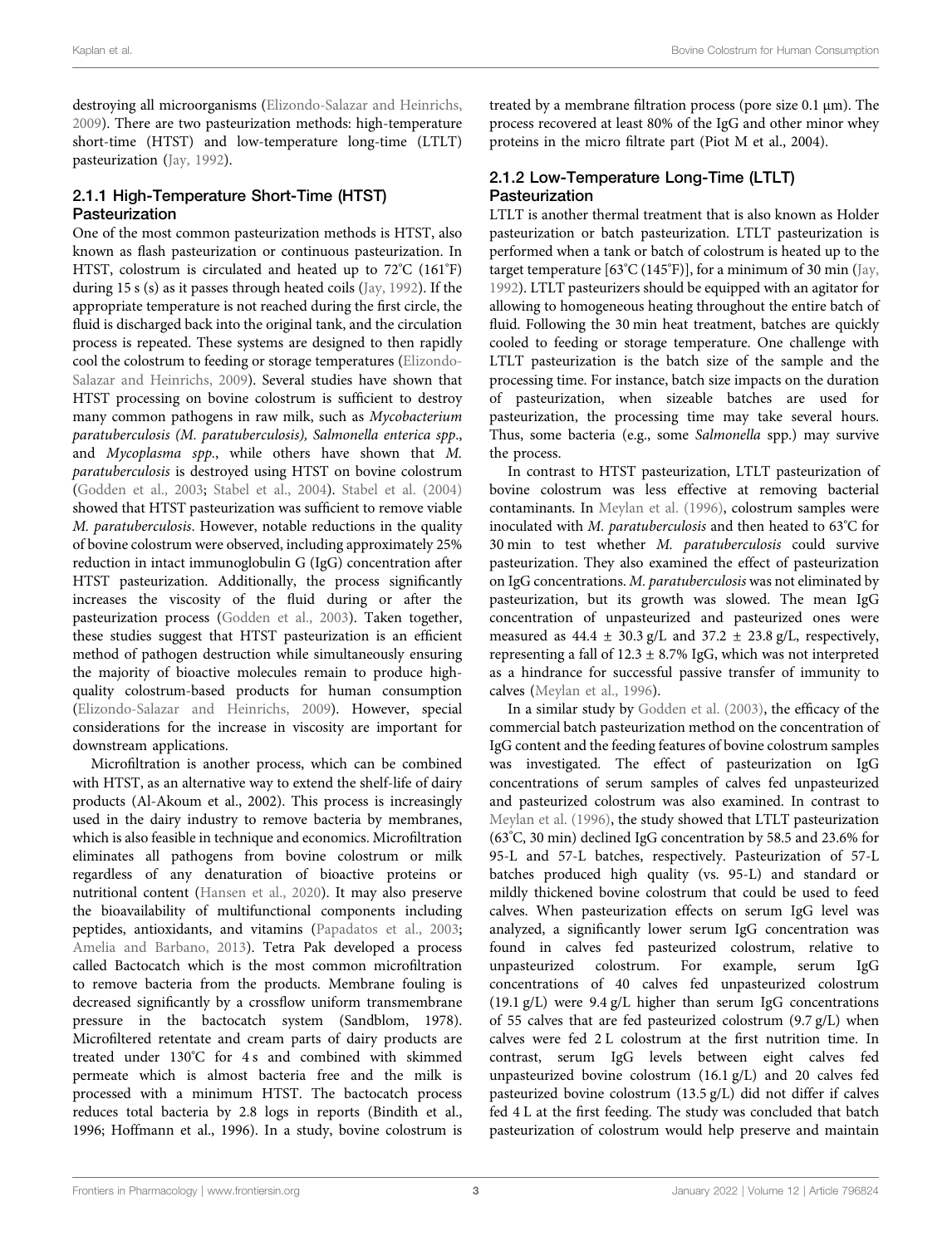colostrum [\(Godden et al., 2003](#page-11-17)). However, [Johnson et al. \(2007\)](#page-11-19) reported raised IgG absorption efficiency and higher IgG level of serum samples from calves fed colostrum pasteurized for longer than 30 min. Colostrum pasteurized at 60°C, 60 min showed higher level of serum total protein (TP) and IgG, also efficiency of IgG absorption was higher in calves fed pasteurized colostrum (TP =  $6.3 \text{ mg/dl}$ ; IgG =  $22.3 \text{ mg/ml}$ ; apparent efficiency of absorption  $= 35.6\%$ ) in comparison to calves fed unpasteurized colostrum (TP =  $5.9 \text{ mg/dl}$ ; IgG = 18.1 mg/ml; apparent efficiency of absorption  $= 26.1\%$ ). There was no significant difference found in serum Ig function and serum concentrations of IgA, IgM, vitamin E, vitamin A, cholesterol, β-carotene between fed pasteurized vs. unpasteurized colostrum at 24 h of age. Thus, the batch pasteurization of colostrum at 60°C, 60 min caused the reduced bacteria concentration in colostrum with preserving the colostrum and serum IgG concentrations ([Johnson et al.,](#page-11-19) [2007](#page-11-19)).

While 30 min pasteurization is the minimum for Holder pasteurization, [McMartin et al. \(2006\)](#page-12-13) aimed to identify optimum temperature and process time of pasteurization to ensure optimal IgG concentration, the viscosity of bovine colostrum, etc., For these purposes, 50 ml bovine colostrum samples from six batches were heated at 59, 60, 61, 62, and 63° C in A Rapid Visco Analyzer (RVA). According to the results, there were no significant differences in viscosity and IgG concentrations between unpasteurized colostrum samples (73.4 ± 26.5 mg/ml) and pasteurized colostrum samples  $(74.5 \pm 24.3 \,\text{mg/ml})$  after colostrum samples were heated to 60° C in a RVA for 120 min. On the other hand, 50 ml colostrum samples from 30 unique batches were heated for 120 min at 60 and 63° C in a RVA to confirm the preliminary results. The second experiment showed pasteurization of colostrum at 63°C for 120 min resulted in a 34% decline in IgG level and a 33% increment in viscosity of colostrum samples ([McMartin et al., 2006\)](#page-12-13), suggesting that batch-tobatch variation may influence some of the findings.

In another study of S. [Godden et al. \(2006\),](#page-11-12) bovine colostrum samples from 30-L batches were firstly inoculated with M. bovis  $(10^8 \text{ CFU/ml})$ , Listeria monocytogenes  $(10^6 \text{ CFU/ml})$ , E. coli O157:H7 (10<sup>6</sup> CFU/ml), Salmonella enteritidis (S. enteritidis) (106 CFU/ml), and Mycobacterium avium subsp. paratuberculosis (Map;  $10^3$  CFU/ml) to describe the effects of pasteurization on IgG concentration of bovine colostrum and investigate the optimum duration of heating to eliminate pathogens. After inoculation, samples were heated up to 60°C, 120 min. The subsamples of colostrum at 15 min intervals throughout the pasteurization were collected to analyze bacterial culture, measure IgG level (g/L), and the activity of antibodies [log<sub>2</sub> (bovine viral diarrhea virus type 1 serum neutralization titer)]. As in previous studies, there was no significant difference found in IgG concentration of colostrum samples (pre: 60.5 g/L; post: 59.1 g/L) after heating colostrum to 60° C at least 120 min and no effect found in pasteurization process on mean log<sub>2</sub> bovine viral diarrhea virus type 1 serum neutralization titer (pre = 12.3; post = 12.0). Another important result of this study; after pasteurization of colostrum at 60°C for

30 min, some pathogens such as M. bovis, L. monocytogenes, E. coli O157:H7, and S. enteritidis were not detected in samples. M. paratuberculosis was not observed when the colostrum was heated to 60°C for 60 min. It was concluded that heating of colostrum to 60° C for 60 min was enough to reduce the concentration of pathogens ([Godden et al., 2006\)](#page-11-12). When taken together with the findings of [Meylan et al. \(1996\),](#page-12-12) the minimum time for Holder pasteurization may not be sufficient for efficient elimination of pathogens but extending this time to 60 min may improve the effect without significant losses to the bioactive potential of colostrum.

Similarly, [Donahue et al. \(2012\)](#page-11-20) investigate the effect of pasteurization at 60°C - 60 min on total bacteria counts and IgG concentration of bovine colostrum. It was found that the pasteurization process reduced colostrum total plate counts  $(-2.25 \text{ log}_{10})$  and coliform counts  $(-2.49 \text{ log}_{10})$  but did not significantly change colostrum IgG concentration [\(Donahue](#page-11-20) [et al., 2012](#page-11-20)). These results are consistent with the study by S. M. [Godden et al. \(2012\).](#page-11-21) [Godden et al. \(2012\)](#page-11-21) performed a randomized controlled clinical trial using 1,071 calves from six commercial dairy farms. The serum IgG concentrations were higher in calves that were fed pasteurized colostrum (18.0 ± 1.5 mg/ml) compared with calves fed unpasteurized colostrum  $(15.4 \pm 1.5 \text{ mg/ml})$ . In addition, calves fed pasteurized colostrum were at lower risk for illness, which was attributed to the considerable decline in colostrum total coliform count [\(Godden et al., 2012\)](#page-11-21).

In a different study investigating the effect of pasteurized colostrum (60° C, 60 min) feeding on the colonization of microorganisms in the neonatal calves' small intestine, [Malmuthuge et al. \(2015\)](#page-12-14) assigned three treatment groups including feeding fresh colostrum, feeding pasteurized colostrum, and control group. The total microbial colonization in the small intestine of calves was analyzed using quantitative real time-PCR and it was concluded that there was an increase in total bacterial colonization in the small intestine of calves, whether they were fed with fresh or pasteurized colostrum. In contrast, Lactobacillus was found in lower level in the small intestine of the pasteurized colostrum-fed group than in the control group. However, Bifidobacterium was detected 3.2 and 5.2-fold higher in the small intestine of feeding with pasteurized colostrum groups than the feeding with fresh colostrum and control groups. In addition to these, the colonization of E. coli was significantly lower in the small intestine of feeding with pasteurized colostrum group [\(Malmuthuge et al., 2015\)](#page-12-14).

[Elsohaby et al. \(2015\)](#page-11-22) studied the impact of different pasteurization processes (60°C and 63°C each for either 30 or 60 min) on IgG concentration of colostrum samples. Infrared (IR) spectroscopy, the reference radial immunodiffusion (RID) assay, digital and optical refractometers were used to quantify IgG concentration of colostrum. The average RID-IgG concentration of unheated and heat-treated colostrum samples was determined as 45.6 g/L and 30–48 g/L, respectively. So, there was no difference between unheated and heat-treated colostrum concentration at 60° C for 30- and 60-min, whereas the concentration of RID-IgG decreased to 31.1 and 30 g/L, after heat treatment at 63° C for 30 and 60 min, respectively. On the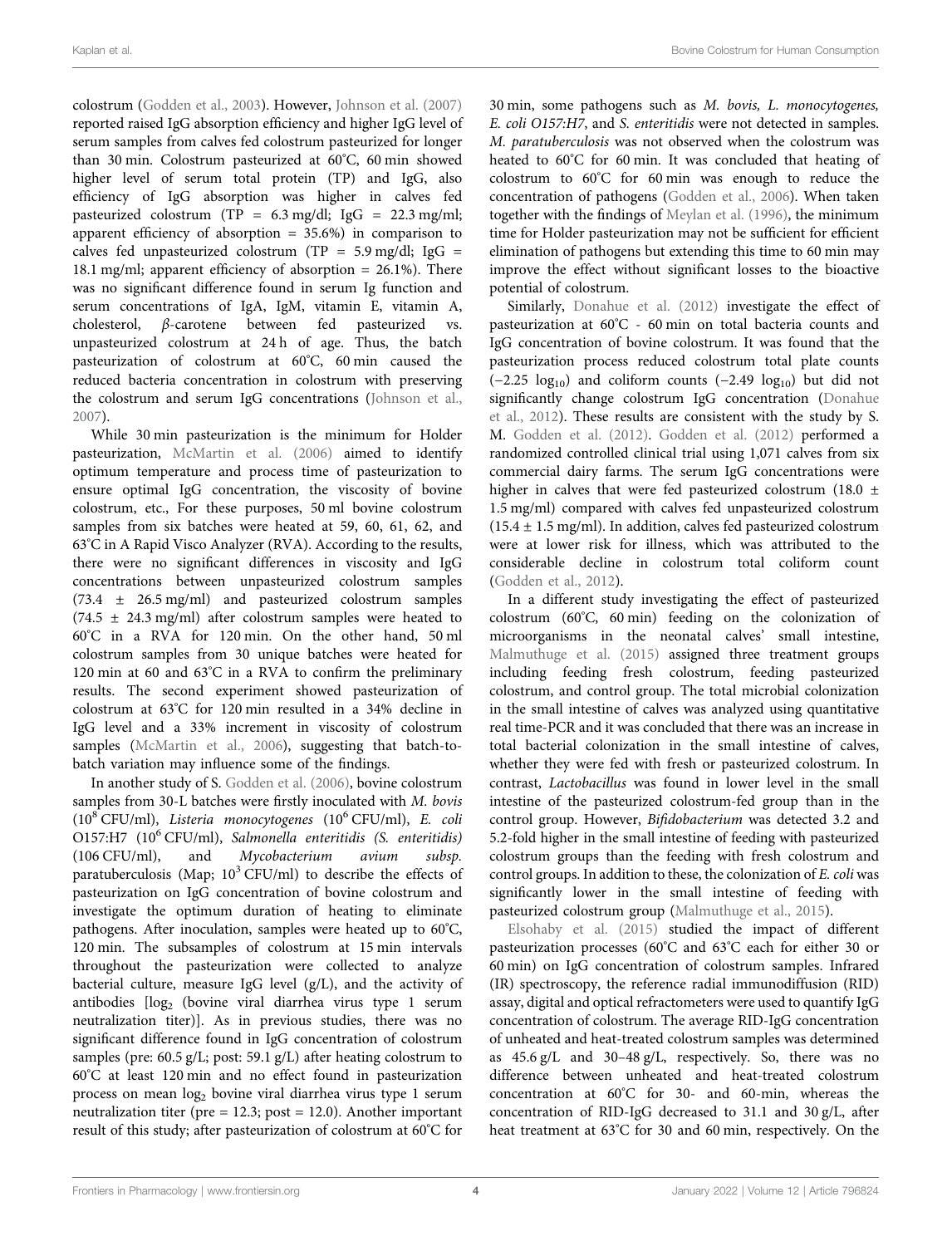other hand, the average IR-IgG concentration of unheated and heat-treated colostrum samples was measured as 44.7 g/L and 37.7–42.5 g/L, respectively and the average IR-IgG concentration of unheated and heat-treated colostrum samples regardless of temperature and time were similar. The unheated and heattreated colostrum IgG concentrations' Brix scores were also analyzed, and no difference was found between these groups regardless of temperature and time. It was concluded that radial immunodiffusion, IR spectroscopy, and Brix refractometers could be used for measuring IgG concentration of colostrum after heat treatment at 60°C, but the decrease of colostral IgG concentration after heat treatment at 63° C could not be detected by using these methods [\(Elsohaby et al., 2015\)](#page-11-22).

Apart from similar studies about the pasteurization effect on bovine colostrum IgG, Rafi[ei et al. \(2019\)](#page-12-15) investigated the impact of feeding pasteurized colostrum on the neonatal dairy calves' health and performance. Calves fed with pasteurized colostrum showed lower diarrhea, and pneumonia symptoms, whereas no differences in skeletal growth measurements except body barrels were observed. IgG concentration, total plate count, and passive transfer of immunity after heat treatment of colostrum at 60° C for 30 min were analyzed and there was no difference in the IgG concentration of colostrum between pasteurized and unpasteurized colostrum (57.6 mg/ml, 60.6 mg/ml, respectively). According to the results of the total plate count experiments, the pasteurized colostrum samples have lower colostrum bacterial concentrations (-2.01 CFU/ml) ([Ra](#page-12-15)fiei [et al., 2019\)](#page-12-15). Similar studies by Armengol and Fraile, (2016) concluded that feeding calves with pasteurized colostrum and milk (60° C for 60 min, 63° C, 30 min) decreased morbidity and mortality rates by 9.8 and 3.7%, respectively. The increment in bovine respiratory disease morbidity in the first year of life and diarrhea in the first 180 days of life was observed in calves who were not fed pasteurized colostrum [\(Armengol and Fraile, 2016\)](#page-10-5).

Similar to previous studies, [Hesami et al. \(2020\)](#page-11-23) studied the impact of different pasteurization temperatures and duration such as 60° C for 30, 60, and 90 min respectively on IgG concentration of bovine colostrum. The feeding pasteurized bovine colostrum effect on the health and performance of Holstein calves were also evaluated in this study. IgG concentrations of untreated or pasteurized colostrum at 60°C for either 30, 60, or 90 min was found to be 67.63  $\pm$  0.08, 66.17  $\pm$ 0.08, 63.07  $\pm$  0.08, and 59.53  $\pm$  0.09 g/L, respectively. There was not any significant difference in the concentration of fat, protein, and ratio between fat and protein after pasteurization. It was observed that the pH of heat-treated colostrum samples increased from 6.77  $\pm$  0.003 to 6.79  $\pm$  0.003 but the difference was not significant statistically ( $p > 0.05$ ). In conclusion, calves fed pasteurized colostrum had a better overall health status, whereas calves fed with unpasteurized colostrum had a lower prevalence of diarrhea-induced pathogens. During lactation, calves' health, growth characteristics, and physical performance were improved by feeding pasteurized colostrum ([Hesami et al., 2020\)](#page-11-23).

### 2.2 Sterilization

Sterilization is another thermal treatment process of heating samples for the destruction of all viable organisms. Sterilization can be achieved using several ways such as heating, ionizing radiation, high hydrostatic pressure, photodynamic effects, or other techniques. Conventional sterilization methods cause irreversible inactivation or destruction of crucial components of the microorganisms, even highly resistant bacterial spores. The ultra-high temperature process is also called UHT, one of the common methods of the sterilization process [\(Kumbár et al., 2015;](#page-12-16) [Doyle,](#page-11-24) [2019](#page-11-24)).

The ultra-high temperature (UHT) process is the sterilization of dairy products at 135° C (275°F) for an extremely short period (around 2–5 s) to extend the shelf-life at room temperature. UHT treatment eliminates all viable organisms, including spores, but destroys several important components of bovine colostrum. Pasteurized bovine colostrum samples result in mostly a 15–35% reduction of IgG concentration of colostrum, while UHT treated samples almost no functional concentrations of IgG [\(Li-Chan et al., 1995](#page-12-17)). On the other hand, the UHT process has basic features such as its ability to process colostrum continuously, aseptic handling of the products, and stability at room temperature for up to 8 weeks without any changes [\(Jay,](#page-11-11) [1992](#page-11-11)).

### 3 DRYING METHODS

Drying methods, as thermal treatment methods, are used in the food industry, especially in the food preservation process after pasteurization. There are many studies describing processes for drying, and they are critical for the food industry. Drying facilitates long storage periods and enables the processing of colostrum without any loss of its components ([Guiné, 2018\)](#page-11-25). During the drying process, the water activity in food products is lowered to slow microorganism growth and the speed of chemical reactions that may degrade colostrum quality. In addition, the reduced weight of dried, powdered products and long shelf stability reduces the costs and product packaging difficulties, storage, transportation and distribution of the products [\(Barbosa-Canovas et al., 2005](#page-10-6)). Powder products manufactured by drying methods have several advantages, for instance, special storage conditions are not required, and less space is required. Powder products are also good food reserves for emergency situations, and they are suitable to develop new food products [\(Schuck et al., 2016\)](#page-13-10) There are a variety of drying methods from Sun drying to freeze drying, and spray drying processes to preserve food products ([Figure 1](#page-7-0)). Spray drying and freeze drying methods are the most common methods favored in the dairy industry ([Chelack et al., 1993](#page-11-26); [Stewart et al., 2005;](#page-13-11) [McMartin et al., 2019\)](#page-12-18).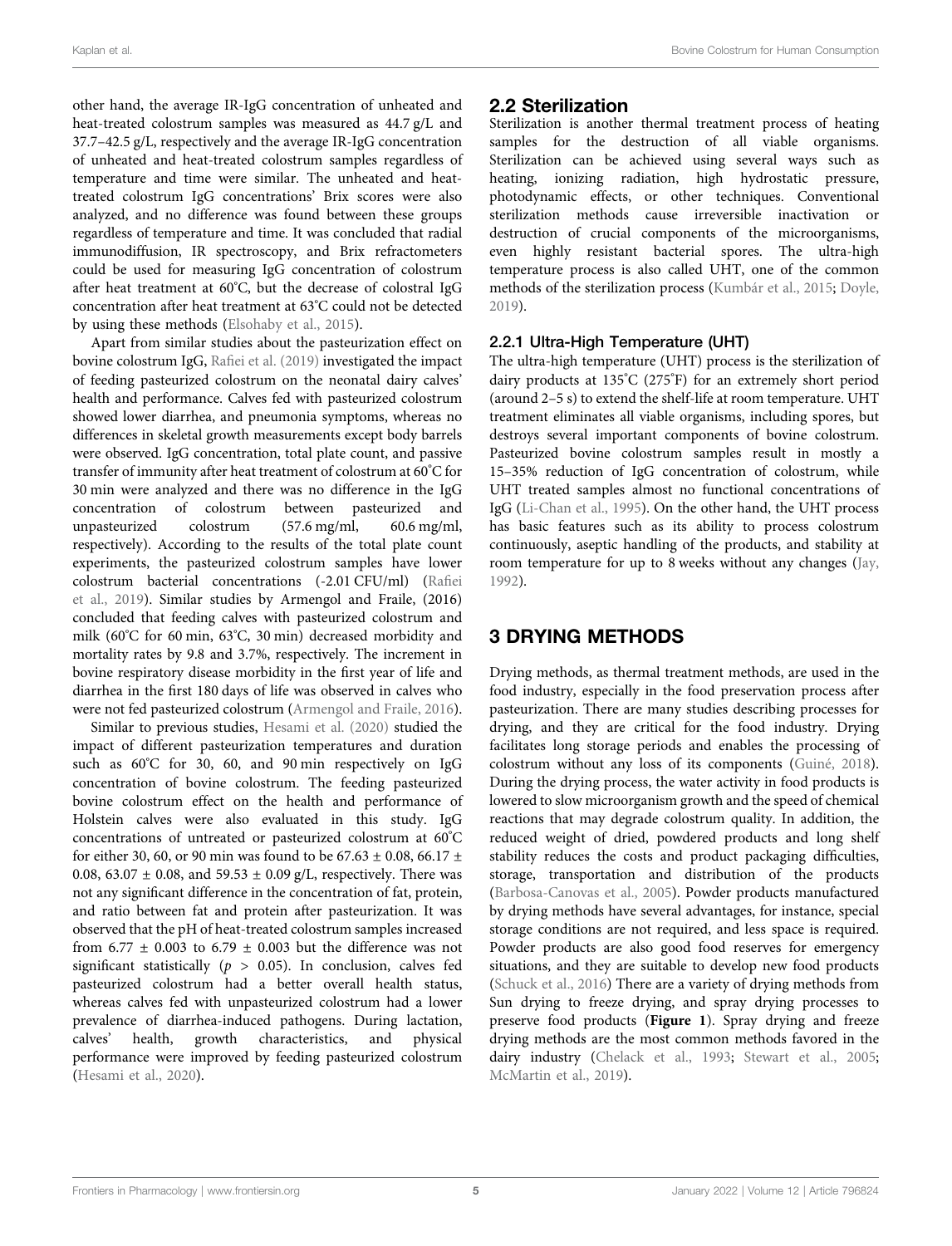

### <span id="page-7-0"></span>3.1 Spray Drying vs. Freeze Drying

Spray drying is a technique for producing dried powdered products based on the transformation of liquid state into a dry powdered form. In the dairy industry, spray drying is the most used technique for the manufacturing of dairy powders and some ingredients due to its low cost and wide equipment availability. The feed, which can be a solution or suspension, is sprayed into a hot dryer chamber to rapidly remove moisture. The final product is in the form of powders, agglomerates, or granules ([Borad et al.,](#page-11-27) [2007](#page-11-27)). The spray drying process can produce spherical shape particles with a certain particle size distribution. It has a short drying time; therefore, it is applicable to drying heat-sensitive materials. Spray drying is mainly preferred to process milk ([Oakley, 1997](#page-12-19); [Schuck et al., 2016](#page-13-10)). However, spray drying of colostrum causes significantly decreased concentrations of bioactive proteins such as transforming growth factor β1 and β2, and raised protein aggregation [\(Støy et al., 2016\)](#page-13-12). Even though it is relatively cheaper and faster, changes in morphology and particle size, aroma loss, and thermal decomposition are major disadvantages of spray drying of milk products [\(Gharsallaoui](#page-11-28) [et al., 2007\)](#page-11-28), and the loss of functional proteins in colostrum also complicates the use of spray drying for colostrum, in particular.

Freeze drying is another drying method that includes two steps. First, the product is frozen, and the suspension medium is crystallized at a low temperature. Then, the fluid is sublimed from the solid-state through the vapor phase under reduced pressure (Ciurzyń[ska and Lenart, 2011\)](#page-11-29). Freeze dried products retain their original shape and texture, and this procedure minimizes nutrient loss due to its low processing temperature and rapid transition of frozen material from hydrate to anhydrous. Therefore, it is the most favored dehydration technique for heat-sensitive biological materials [\(Borad et al., 2007\)](#page-11-27). Freeze drying is frequently preferred in the biotechnology sector and freeze-dried products can be stored for more than a year without loss of their biological properties (Ciurzyń[ska and Lenart, 2011](#page-11-29)).

Spray drying and freeze drying have some advantages such as protection of elements, which are sensitive to high temperatures, against degradation. However, freeze drying of bovine colostrum is more effective in preserving bioactivity, especially of immunoglobulins, when compared to spray drying ([Elfstrand](#page-11-1) [et al., 2002\)](#page-11-1). Whether spray or freeze dried, colostrum powders

can be used as a dietary supplement or as ingredients in new products, and evaluations of freeze and spray drying methods in terms of production speed, cost, and energy use found that while the production rate of spray drying is higher and has an overall lower cost, freeze drying is more efficient and protects immunoglobulins in colostrum better than spray drying [\(Chelack et al., 1993;](#page-11-26) [Borad et al., 2019](#page-11-30)). [Elfstrand et al.](#page-11-1) [\(2002\)](#page-11-1) investigated the effect of such dairy processing treatments as heat treatment, ultrafiltration, and freeze drying, on the recovery of Igs (IgG, IgA, and IgM), growth factors (TGFβ2 and IGF-1) in bovine colostrum. The 30 and 25% fall in IgG and IgA, respectively, were noted in colostrum concentrate after pasteurization and freeze-drying processes compared to untreated colostrum. According to results, pasteurization caused 33% decrease of IGF-1, while a further 30% reduction was observed in freeze drying. These results indicated that the bioactive components of the bovine colostrum decreased gradually by filtration, heat treatment, and freeze drying processes [\(Elfstrand et al., 2002](#page-11-1)). [Sotudeh et al. \(2018\)](#page-13-7) examined the impact of spray drying, freeze drying, and pasteurization techniques on bacterial loads and the IgG concentration of first milking postpartum bovine colostrum. All treatment groups showed an impact on the reduction of standard plate count, E. coli count, and total coliform count, while the spray drying, and freeze-drying were noticeably efficient at reducing microbial loads. Additionally, a reduction in IgG level was observed in all treatment groups, but a lower decrease was noted in freeze dried bovine colostrum in comparison to spray dried and pasteurized bovine colostrum. These results indicated that freeze drying and spray drying processes are functional for enhancement of the shelf-life and quality of bovine colostrum as compared to pasteurization ([Sotudeh et al., 2018](#page-13-7)).

The digestibility of protein, as well as the protein structure, can be affected by heat during processing. Different drying process conditions lead to various effects on protein digestion [\(van](#page-13-13) [Lieshout et al., 2020](#page-13-13)). Altered digestion due to modifications of proteins may affect the physiological effects of dairy proteins to the consumer. The gastrointestinal tract and the immune system can also be affected by the differently sized peptides, and various chemical modifications of these sequences [\(Nowak-Wegrzyn and](#page-12-20) [Fiocchi, 2009\)](#page-12-20). The use of spray drying in the preparation of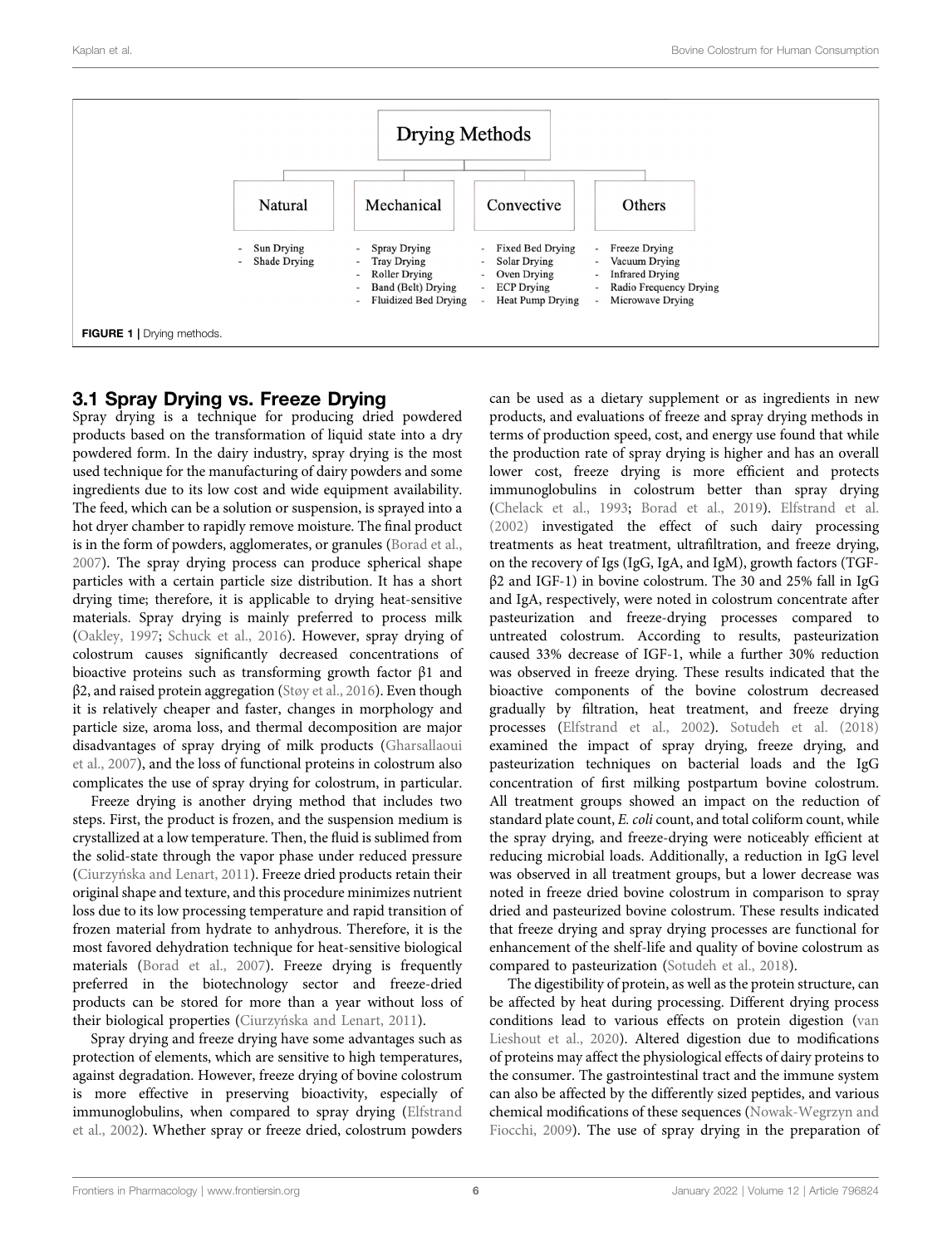colostrum powder is limited, as it may cause heat-induced damage to colostrum proteins for example, causing disruption of key bioactive proteins such as lactoferrin and a loss in immunoglobulins [\(Bar et al., 2010](#page-10-7); [Abd El-Fattah et al., 2014](#page-10-8); [Borad et al., 2019\)](#page-11-30). However, high costs in production, longer processing period, and scaling difficulties the freeze drying has limited some applications in the industry. Spray drying of colostrum generally costs 2.5 times less than freeze drying and commercial equipment is readily available [\(Chelack et al., 1993\)](#page-11-26). Although excessive temperatures are avoided in spray drying to maintain immunoglobulin function in bovine colostrum products, it can cause the growth of pathogens and spoilage microorganisms. Therefore, spray drying conditions should be optimized for evaluating the thermal protection impact and to control microbial burdens with safety standards ([Borad et al.,](#page-11-30) [2019](#page-11-30)).

### 4 ADVANCED TECHNOLOGIES TO PRESERVE PROCESSED COLOSTRUM FOR HUMAN CONSUMPTION

Nanotechnology and liposomal technology are used to prepare bovine colostrum for human consumption with numerous advantages. Nanotechnology is a study of structures and materials on an ultra-small scale, and it has various applications in many fields from dairy industry to medicine ([Chellaram et al., 2014\)](#page-11-31). The nanotechnology principle is based on the modification of physicochemical properties of materials when they are reduced to the nano dimension (particles approximately 1 micron in size) ([Keck et al., 2008\)](#page-12-21). It provides several opportunities for the development of novel products and the expansion of food system applications including nutraceuticals, functional foods, bioactive substances, and pharmaceuticals, etc. (Samal, 2017). Even more, pharmaceuticals, etc. [\(Samal, 2017](#page-13-14)). Even more, nanotechnology can be used to detect food pathogens, which are indicators of food quality and safety ([Bott et al., 2014](#page-11-32)). This technology is increasingly used in the food market due to its advantages such as improving shelf life of products, flavor, and texture of foods. [\(Bajpai et al., 2012](#page-10-9)). Nanoencapsulation, which is nanometer encapsulation using films, nano dispersions, or layers, is a novel area of nanotechnology. The capsule derived by nanoencapsulation technology protects the food or active ingredients at the nanoscale. The key advantage of nanoencapsulation is the increased homogeneity, improved encapsulation efficacy as well as enhanced physical and chemical properties [\(Sanguansri and Augustin, 2006;](#page-13-15) [Khare](#page-12-22) [and Vasisht, 2014](#page-12-22)).

In the dairy industry, several bioactive proteins including whey proteins are preserved to be used as nutritional supplements. However, since most proteins are fragile, their stabilization is a crucial requirement for many applications. Nanoencapsulation technology encapsulates those bioactive proteins into nanometer-sized vesicles to prevent any denaturation or degradation that can result from proteolysis and/or dilution effects ([Srinivas et al., 2010\)](#page-13-16). Nanoencapsulation technology not only preserves peptide

stability of proteins in dairy products, but also improves bioactive peptide delivery to target tissues ([Dziuba and](#page-11-33) [Dziuba, 2014\)](#page-11-33). This technology provides significant advantages to avoid instability problems in the preservation of bovine colostrum and its bioactive proteins. The stability of bovine colostrum proteins, such as IgG, is crucial to preserve the bioactive potential of bovine colostrum. Bovine colostrum IgG encapsulated by 0.5% (w/v) of Tween 80, sucrose stearate, or soy protein showed increased stability of free IgG against the pH 12.0 and 2.0 environments by 33–62% and 21–56%, respectively, based on the emulsifier [\(Chen et al., 1999](#page-11-34)).

Liposomal technology, which is widely preferred in the pharmaceutical, cosmetic, and dairy industries, and genetic engineering, is another commonly used encapsulation method [\(Lipowsky and Sackmann, 1995](#page-12-23); [Jesorka and Orwar, 2008;](#page-11-35) [Mozafari et al., 2008](#page-12-24)). This advanced technology uses a liposome, which is a spherical vesicle including at least one lipid bilayer and phospholipids. Liposomes can have surface ligands to ensure the binding of various ligands. These spherical vesicles can be used in many applications due to their independent biological activity and improved efficacy of encapsulated content ([Umnova, 2010](#page-13-17)).

One of the liposomal technology applications is to prepare functional additives as food products for various therapeutic applications. Liposomal technology has been used to preserve bovine colostrum and increase its bioavailability for human health [\(Superti, 2020](#page-13-18); [Subramanian, 2021](#page-13-19)). The delivery of colostrum through the body with the reconstituted membrane phospholipids is far more effective in comparison to the colostrum without liposomal encapsulation. Furthermore, a preliminary study using liposomal encapsulated colostrum supplementation (20 g of colostrum per day) increased the bone-free lean body mass, whereas whey supplementation did not cause any increase in lean body mass [\(Antonio et al., 2001\)](#page-10-3). With this advanced liposomal delivery system, these results indicated that there was a remarkable increase in the bioavailability of bovine colostrum. The embedding of active components into liposomes has some advantages such as enhanced bioavailability of components, controlled release of active component through the body, and prevention from any environmental factors such as temperature, oxygen, pH etc., [\(Mozafari et al., 2008](#page-12-24)). Thus, nanoencapsulation and liposomal technology may offer significant advantages for preserving a food product and enhancing its therapeutic activity in many food applications.

### 5 FORMS CONSUMED BY HUMANS (E.G., LIQUID, CHEESE, POWDER, PILL/TABLET)

In recent years, bovine colostrum has been used for human health in various dietary supplements, nutraceuticals, or in traditional medicine due to its rich nutritional content that claims to block pathogens, improve body condition, and enhance gastrointestinal health [\(Bartkiene et al., 2018;](#page-11-9) [Juhl et al., 2018;](#page-12-1) [Silva et al., 2019\)](#page-13-6). Several processing treatments (thermal treatment, drying, and others) are used to prepare bovine colostrum for human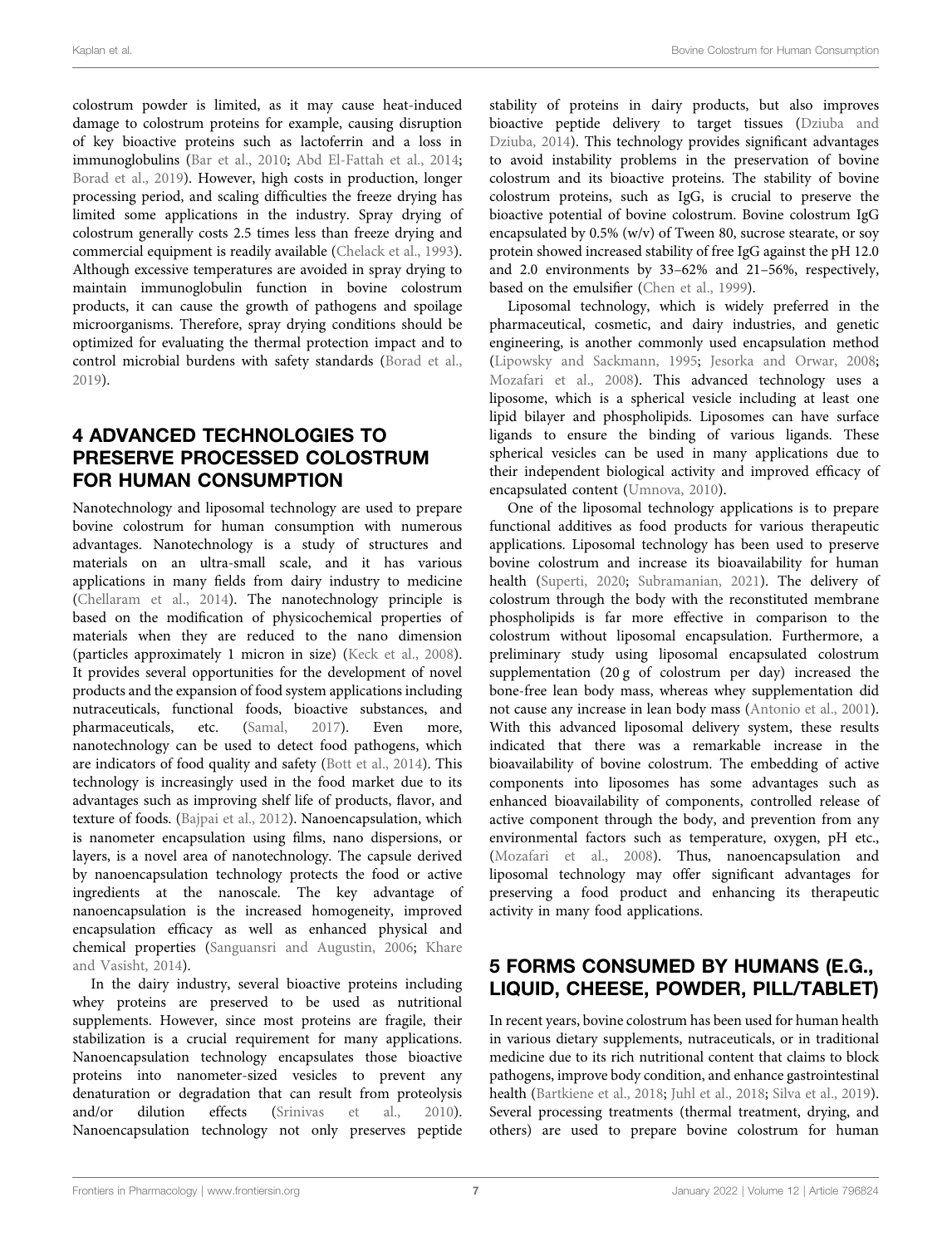<span id="page-9-0"></span>

| Product                         | <b>References</b>        |  |  |
|---------------------------------|--------------------------|--|--|
| Yogurt                          | Ahmadi (2011)            |  |  |
| Yogurt and kefir                | Ahmadi (2011)            |  |  |
| Fermented milk                  | Nazir et al. (2018)      |  |  |
| Curd                            | Das and Seth (2017)      |  |  |
| Khees                           | Poonia and Dabur (2012)  |  |  |
| Ice cream                       | Mouton and Aryana (2015) |  |  |
| Milk-based beverages and butter | Saalfeld et al. (2008)   |  |  |

consumption. End-products through these processes can include liquid colostrum, a preserved dairy product, infant formula, pills, tablets, liquid, or as a powder supplement. Additionally, advanced technologies such as nanoencapsulation and liposomal technology are recently preferred to manufacture bovine colostrum for human health products ([Chellaram et al., 2014](#page-11-31)).

### 5.1 Forms of Bovine Colostrum in Dairy **Products**

Liquid bovine colostrum is currently used as an ingredient in some dairy products such as yogurt, cheese, or kefir. The production of dairy foods with addition of bovine colostrum is the focus of several studies to ensure its suitability for human consumption ([Table 1](#page-9-0)). The addition of bovine colostrum into dairy products is thought to provide an improved and healthier product for humans. In the context of yogurt production, the bovine colostrum addition represented great sensory acceptance ([Ayar et al., 2016](#page-10-10); [Abdel-Ghany and Zaki, 2018](#page-10-11)). [Abdel-Ghany](#page-10-11) [and Zaki, \(2018\)](#page-10-11) and the addition of bovine colostrum increased the total protein content, total solids, IgG, lactoferrin, and minerals compared to typical yogurt ([Abdel-Ghany and Zaki,](#page-10-11) [2018](#page-10-11)). Similarly, [Saalfeld et al. \(2008\)](#page-13-20) showed sensory acceptance for milk-based beverages and butter including bovine colostrum silage, which is a kind of anaerobic fermentation methodology for excessive colostrum used for allowing milk replacement for calves ([Saalfeld et al., 2008](#page-13-20)). Other traditional dairy products have also been evaluated for the addition of colostrum. Poonia and Dabur, (2012) evaluated the addition of bovine colostrum in a traditional Indian dessert known as khess ([Poonia and Dabur, 2012\)](#page-12-25). Das and Seth, (2017) also studied curd samples fortified with the bovine colostrum whey addition. In addition to these dairy products, bovine colostrum has also been used in cheese. For instance, a baked cheese, which is known as leipajuusto, is traditionally produced in Finland from bovine colostrum or reindeer milk. A sweet cheese called junnu is also made with bovine colostrum in southern states of India [\(Das and Seth, 2017\)](#page-11-36).

### 5.2 Forms of Bovine Colostrum in Dietary **Supplements**

There is a noticeable increment in the number of people who consume bovine colostrum supplements with the desire to improve health ([Arslan et al., 2021;](#page-10-2) [Davison, 2021](#page-11-37); [Playford](#page-12-26) [and Weiser, 2021\)](#page-12-26). Bovine colostrum supplements can be used in several forms such as powder, liquid, tablets, or pills. The colostrum products market has different tablets containing dried colostrum, colostrum-based drinks, or dried colostrum powders. Drying processes to produce bovine colostrum supplements are appropriate for hindering protein denaturation. Specialized low heat spray drying or freeze drying are also favored to prevent these types of denaturation [\(Chelack et al., 1993;](#page-11-26) [Stewart et al.,](#page-13-11) [2005](#page-13-11); [McMartin et al., 2019](#page-12-18)).

Bovine colostrum use as a dietary supplement improves human health and wellbeing ([Playford et al., 2001](#page-12-5); [Silva et al.,](#page-13-6) [2019](#page-13-6)). This supplement is especially taken by athletes to improve body functions and high-intensity exercise ([Mero et al., 1997,](#page-12-27) [2002](#page-12-28)). Current studies showed that the bovine colostrum supplement has some positive effects such as reducing exercise-induced muscle damage and inflammation ([Kotsis](#page-12-29) [et al., 2018;](#page-12-29) [Jones et al., 2019](#page-11-38)). Additionally, bovine colostrum is used in the prevention against diarrhea, for improved immune system function, the treatment of AIDS-related gastrointestinal diseases, and to improve gut health ([Florén et al., 2006;](#page-11-39) [Patel and](#page-12-30) [Rana, 2006\)](#page-12-30). Further, there is some evidence that bovine colostrum helps in immune modulation, maintenance of gastrointestinal mucosal integrity, and/or promoting tissue repair ([Table 2](#page-10-12)).

### 6 CONCLUSION

Food products are processed to ensure both high quality and safety while preserving their nutritional content and extending shelf-life. Practically, processing aims to destroy microbes associated with spoilage and disease, the inhibition of native enzymes, minimization of the deterioration rate of the product, and prevention of nutrients in the food. Bovine colostrum has been used in several food products and dietary supplements due to its rich nutritional content, which may confer health benefits for humans. Various processes (e.g., pasteurization, sterilization, spray drying, and freeze drying) are used to prepare bovine colostrum as appropriate for human consumption. Such processes have both advantages and disadvantages, whereas their common aim is to preserve colostrum quality associated with bioactive proteins, such as IgG, for human health. Therefore, ensuring stability of these proteins is a necessity to preserve the beneficial effect of bovine colostrum.

Thermal treatments including HTST, LTLT pasteurization, and UHT sterilization that have been investigated by several researchers for the development of bovine colostrum-based products without reducing its quality and IgG level. Thermal denaturation temperatures of different protein fractions of bovine colostrum range from 62 to 78° C whereas the immunoglobulins begin to denature at 72° C and they are fully denatured at 89° C. According to some studies, HTST pasteurization is an effective method to destroy some pathogens in colostrum but resulted in a reduction in colostrum immunoglobulins and unacceptable feeding characteristics, namely an increase in viscosity. LTLT pasteurization significantly eliminated several pathogens and reduced total bacteria and coliform counts in colostrum, while preserving IgG concentrations and the nutritional composition of colostrum. In the UHT sterilization process, bioactive proteins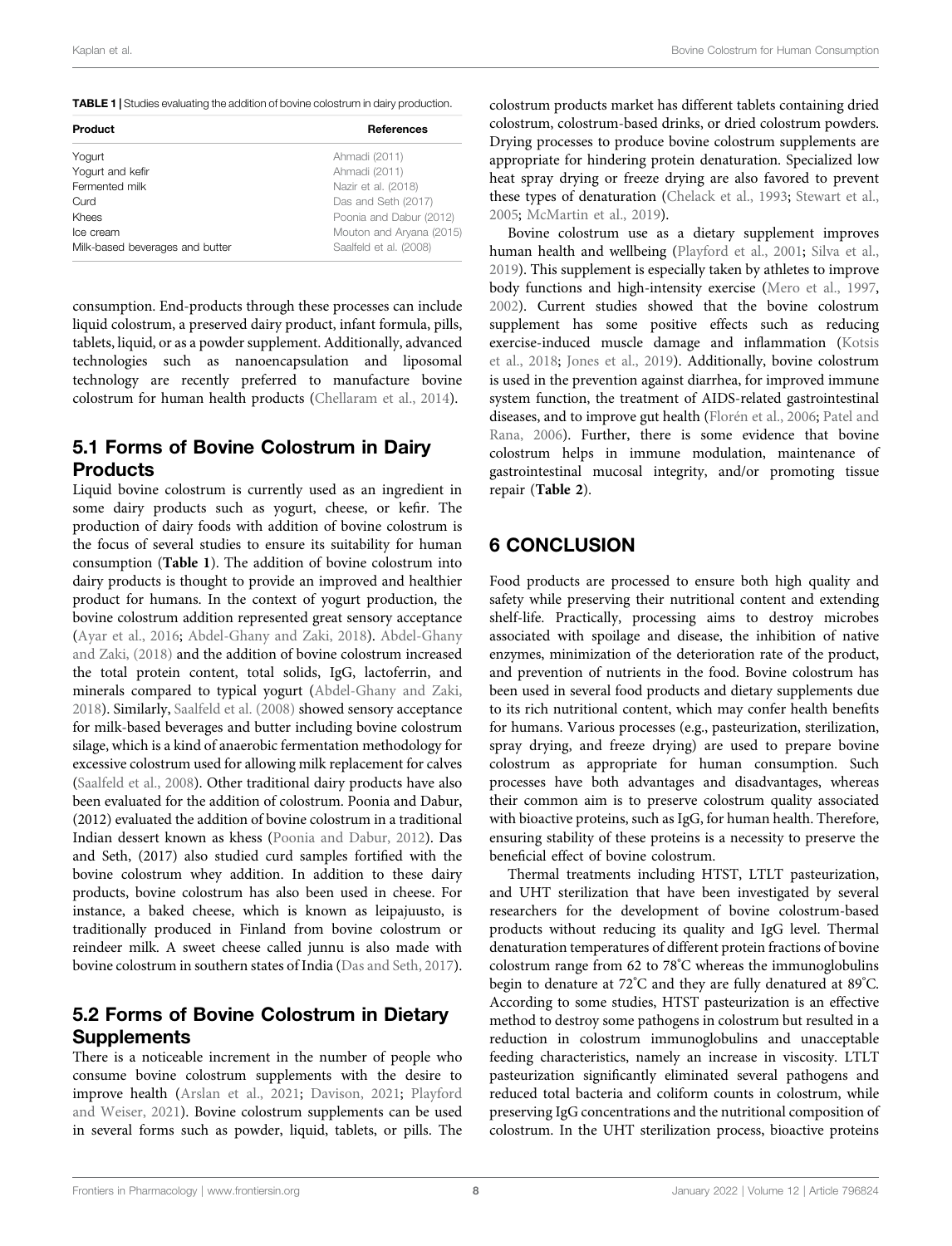<span id="page-10-12"></span>

| Colostrum form                                                           | <b>Effects</b>                                             | <b>Dose</b>                    | <b>References</b>                                 |
|--------------------------------------------------------------------------|------------------------------------------------------------|--------------------------------|---------------------------------------------------|
| Powder colostrum in tablets/capsules                                     | IGF and TGF-B linked with<br>analgesic activity            | 125 ml daily                   | Playford et al. (2001)                            |
| Colostrum topical cream/powder<br>colostrum in tablets/capsules          | Reduction of blood glucose                                 | 10 g daily                     | Kim et al. (2009)                                 |
| Colostrum powder in the form of tablets/<br>capsules or liquid colostrum | Mucosal integrity, tissue repair,<br>antimicrobial actions | 10 g daily                     | Kaducu et al. (2011)                              |
| Colostrum topical cream                                                  | Preventing damage to skin                                  | 10 g daily                     | Murata et al. (2014)                              |
| Colostrum powder                                                         | Preventing gut stability                                   | 20 g daily                     | Marchbank et al. (2011)                           |
| Colostrum liquid                                                         | Decreasing in symptoms                                     | 100 ml daily                   | (Khan et al., 2002)                               |
| Colostrum powder                                                         | Diarrhea and lower frequency of<br>vomiting                | 3 q sachet with<br>50 ml water | (Menchetti et al., 2016;<br>Barakat et al., 2019) |
|                                                                          |                                                            |                                |                                                   |

are almost entirely degraded due to their sensitive structure, though sterilization otherwise extends shelf-life for bovine colostrum products and eliminates all viable microorganisms. Sterilization can be tolerated in processing of milk and milkbased products, but this process causes considerably decreased bovine colostrum quality. As a result, typical pasteurization methods can be practical to maintain quality and feeding characteristics of bovine colostrum. Drying methods are also used to preserve therapeutic potential of colostrum immunoglobulins. Freeze drying is the favored dehydration method for heat-sensitive biological samples due to its low processing temperature. This method is useful for minimizing nutrient loss and obtaining a high quality final product. In the context of bovine colostrum, some research indicates that freezedrying preserves bioactive proteins, enhancing the quality and shelf-life of bovine colostrum as compared to spray drying.

In addition to these processes, some advanced technologies such as nanotechnology and liposomal technology use encapsulation processes to deliver bovine colostrum in a finished product. Various commercial forms of bovine colostrum as end-products are developed with different

### **REFERENCES**

- <span id="page-10-8"></span>Abd El-Fattah, A. M., Abd Rabo, F. H. R., El-Dieb, S. M., and Satar El-Kashef, H. A. (2014). Preservation Methods of buffalo and Bovine Colostrum as a Source of Bioactive Components. Int. Dairy J. 39, 24–27. doi:[10.1016/j.idairyj.2014.04.008](https://doi.org/10.1016/j.idairyj.2014.04.008)
- <span id="page-10-11"></span>Abdel-Ghany, A. S., and Zaki, D. A. (2018). Production of Novel Functional Yoghurt Fortified with Bovine Colostrum and Date Syrup for Children. Alexandria Sci. Exchange J. 39, 651–662. doi[:10.21608/asejaiqjsae.2018.20475](https://doi.org/10.21608/asejaiqjsae.2018.20475) Ahmadi, M. (2011). Benefits of Bovine Colostrum in Nutraceutical Products.
- <span id="page-10-13"></span>J. Agroalimentary Process. Technol. 17, 42–45.
- <span id="page-10-1"></span>Alexieva, B., Markova, T., and Nikolova, E. (2011). Bovine Colostrum – the Promising Nutraceutical. Czech J. Food Sci. 22, 73–79. doi[:10.17221/3409-CJFS](https://doi.org/10.17221/3409-CJFS)
- <span id="page-10-4"></span>Amelia, I., and Barbano, D. M. (2013). Production of an 18% Protein Liquid Micellar Casein Concentrate with a Long Refrigerated Shelf Life. J. Dairy Sci. 96, 3340–3349. doi[:10.3168/jds.2012-6033](https://doi.org/10.3168/jds.2012-6033)
- <span id="page-10-3"></span>Antonio, J., Sanders, M. S., and Van Gammeren, D. (2001). The Effects of Bovine Colostrum Supplementation on Body Composition and Exercise Performance in Active Men and Women. Nutrition 17, 243–247. doi[:10.1016/S0899-](https://doi.org/10.1016/S0899-9007(00)00552-9) [9007\(00\)00552-9](https://doi.org/10.1016/S0899-9007(00)00552-9)
- <span id="page-10-5"></span>Armengol, R., and Fraile, L. (2016). Colostrum and Milk Pasteurization Improve Health Status and Decrease Mortality in Neonatal Calves Receiving

processes and used for different purposes, each choosing the advantages of a particular processing scheme for the desired end use. The interest in using bovine colostrum in some food products is increasing and it is considered to be a novel functional food.

### AUTHOR CONTRIBUTIONS

SK organized the general content of the paper. MerK was responsible for general editing and organizing the authors as well as the contribution for two sections. AA, HD, MelK, BB, BBG, MA, AB, HIT, ME, and GE contributed one section of the paper. RMD, BMH, and SAF were responsible for the editing and organizing the paper. All authors contributed to the article and approved the submitted version.

### FUNDING

Uluova Süt Ticaret A.Ş. (Uluova Milk Trading Co.) has funded this study.

Appropriate Colostrum Ingestion. J. Dairy Sci. 99, 4718–4725. doi[:10.3168/](https://doi.org/10.3168/jds.2015-10728) [jds.2015-10728](https://doi.org/10.3168/jds.2015-10728)

- <span id="page-10-2"></span>Arslan, A., Kaplan, M., Duman, H., Bayraktar, A., Ertürk, M., Henrick, B. M., et al. (2021). Bovine Colostrum and its Potential for Human Health and Nutrition. Front. Nutr. 8, 1–12. doi:[10.3389/fnut.2021.651721](https://doi.org/10.3389/fnut.2021.651721)
- <span id="page-10-10"></span>Ayar, A., Sıçramaz, H., and Çetin, İ. (2016). The Effect of Bovine Colostrum on the Lactic Flora of Yogurt and Kefir.
- <span id="page-10-0"></span>Baintner, K. (2007). Transmission of Antibodies from Mother to Young: Evolutionary Strategies in a Proteolytic Environment. Vet. Immunol. Immunopathol. 117, 153–161. doi[:10.1016/j.vetimm.2007.03.001](https://doi.org/10.1016/j.vetimm.2007.03.001)
- <span id="page-10-9"></span>Bajpai, S. K., Chand, N., and Chaurasia, V. (2012). Nano Zinc Oxide-Loaded Calcium Alginate Films with Potential Antibacterial Properties. Food Bioproc. Technol 5, 1871–1881. doi[:10.1007/s11947-011-0587-6](https://doi.org/10.1007/s11947-011-0587-6)
- <span id="page-10-7"></span>Bar, E., Tiris, I., and Sarbu, D. (2010). Full Characterization of Bovine Colostrum, Raw Material for Dietary Supplements. His Beneficial Effect on the Human Immune System. Acta Universitatis Cibiniensis. Ser. E: Food Techn. 14, 33–40.
- <span id="page-10-14"></span>Barakat, S. H., Meheissen, M. A., Omar, O. M., and Elbana, D. A. (2019). Bovine Colostrum in the Treatment of Acute Diarrhea in Children: A Double-Blinded Randomized Controlled Trial. J. Trop. Pediatr. 66, 46–55. doi[:10.1093/tropej/](https://doi.org/10.1093/tropej/fmz029) [fmz029](https://doi.org/10.1093/tropej/fmz029)
- <span id="page-10-6"></span>Barbosa-Canovas, G. V., Ortega-Rivas, E., Juliano, P., and Yan, H. (2005). Food Powders: Physical Properties, Processing, and Functionality.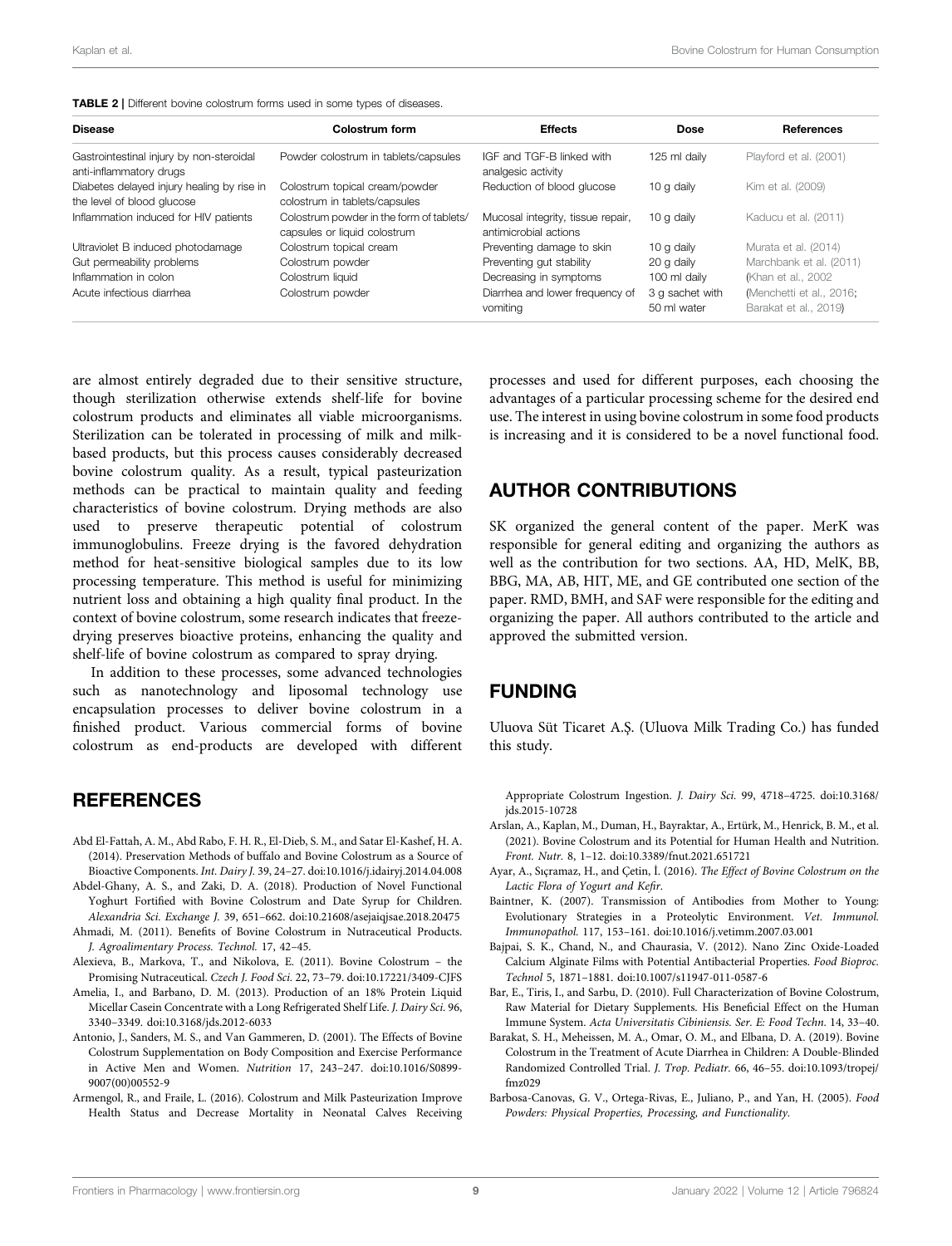- <span id="page-11-9"></span>Bartkiene, E., Bartkevics, V., Ikkere, L. E., Pugajeva, I., Zavistanaviciute, P., Lele, V., et al. (2018). The Effects of Ultrasonication, Fermentation with Lactobacillus sp., and Dehydration on the Chemical Composition and Microbial Contamination of Bovine Colostrum. J. Dairy Sci. 101, 6787–6798. doi:[10.3168/jds.2018-14692](https://doi.org/10.3168/jds.2018-14692)
- <span id="page-11-7"></span>Beigel, J. H., Voell, J., Kumar, P., Raviprakash, K., Wu, H., Jiao, J. A., et al. (2018). Safety and Tolerability of a Novel, Polyclonal Human Anti-MERS Coronavirus Antibody Produced from Transchromosomic Cattle: a Phase 1 Randomised, Double-Blind, Single-Dose-Escalation Study. Lancet Infect. Dis. 18, 410–418. doi:[10.1016/S1473-3099\(18\)30002-1](https://doi.org/10.1016/S1473-3099(18)30002-1)
- <span id="page-11-27"></span>Borad, S. G., Singh, A. K., Johnson, J. L., Godden, S. M., Molitor, T., Ames, T., et al. (2007). Pasteurizing Non-saleable Milk and Colostrum Choosing a Liquid Feeding Program : Whole Milk or. J. Dairy Sci. 24, 530–538. doi:[10.15232/](https://doi.org/10.15232/s1080-7446(15)30902-5) [s1080-7446\(15\)30902-5](https://doi.org/10.15232/s1080-7446(15)30902-5)
- <span id="page-11-30"></span>Borad, S. G., Singh, A. K., Kapila, S., Behare, P., Arora, S., and Sabikhi, L. (2019). Influence of Unit Operations on Immunoglobulins and thermal Stability of Colostrum Fractions. Int. Dairy J. 93, 85–91. doi:[10.1016/j.idairyj.2019.02.007](https://doi.org/10.1016/j.idairyj.2019.02.007)
- <span id="page-11-32"></span>Bott, J., Störmer, A., and Franz, R. (2014). A Comprehensive Study into the Migration Potential of Nano Silver Particles from Food Contact Polyolefins. ACS Symp. Ser. 1159, 51–70. doi[:10.1021/bk-2014-1159.ch005](https://doi.org/10.1021/bk-2014-1159.ch005)
- <span id="page-11-26"></span>Chelack, B. J., Morley, P. S., and Haines, D. M. (1993). Evaluation of Methods for Dehydration of Bovine Colostrum for Total Replacement of normal Colostrum in Calves. Can. Vet. J. 34, 407–412.
- <span id="page-11-31"></span>Chellaram, C., Murugaboopathi, G., John, A. A., Sivakumar, R., Ganesan, S., Krithika, S., et al. (2014). Significance of Nanotechnology in Food Industry. APCBEE Proced. 8, 109–113. doi:[10.1016/j.apcbee.2014.03.010](https://doi.org/10.1016/j.apcbee.2014.03.010)
- <span id="page-11-34"></span>Chen, C. C., Tu, Y. Y., and Chang, H. M. (1999). Efficiency and Protective Effect of Encapsulation of Milk Immunoglobulin G in Multiple Emulsion. J. Agric. Food Chem. 47, 407–410. doi:[10.1021/jf9809075](https://doi.org/10.1021/jf9809075)
- <span id="page-11-29"></span>Ciurzyńska, A., and Lenart, A. (2011). Freeze-Drying - Application in Food Processing and Biotechnology - a Review. Pol. J. Food Nutr. Sci. 61, 165–171. doi:[10.2478/v10222-011-0017-5](https://doi.org/10.2478/v10222-011-0017-5)
- <span id="page-11-36"></span>Das, A., and Seth, R. (2017). Chemical Compositional Analysis and Physical Attributes of Curd Fortified with Bovine Colostrum Whey Powder. Int. J. Chem. Stud. 5, 334–338.
- <span id="page-11-37"></span>Davison, G. (2021). The Use of Bovine Colostrum in Sport and Exercise. Nutrients 13, 1789. doi[:10.3390/nu13061789](https://doi.org/10.3390/nu13061789)
- <span id="page-11-20"></span>Donahue, M., Godden, S. M., Bey, R., Wells, S., Oakes, J. M., Sreevatsan, S., et al. (2012). Heat Treatment of Colostrum on Commercial Dairy Farms Decreases Colostrum Microbial Counts while Maintaining Colostrum Immunoglobulin G Concentrations. J. Dairy Sci. 95, 2697–2702. doi:[10.3168/jds.2011-5220](https://doi.org/10.3168/jds.2011-5220)
- <span id="page-11-24"></span>Doyle, M. P. (2019). Editors M. P. Doyle, F. Diez-Gonzalez, and C. Hill (Washington, DC, USA: ASM Press). doi[:10.1128/9781555819972](https://doi.org/10.1128/9781555819972)Food Microbiology: Fundamentals and Frontiers
- <span id="page-11-3"></span>Dzik, S., Miciński, B., Aitzhanova, I., Miciński, J., Pogorzelska, J., Beisenov, A., et al. (2017). Properties of Bovine Colostrum and the Possibilities of Use. Polish Ann. Med. 24, 295–299. doi:[10.1016/j.poamed.2017.03.004](https://doi.org/10.1016/j.poamed.2017.03.004)
- <span id="page-11-33"></span>Dziuba, B., and Dziuba, M. (2014). Milk Proteins-Derived Bioactive Peptides in Dairy Products: Molecular, Biological and Methodological Aspects. Acta Sci. Pol. Technol. Aliment. 13, 5–25. doi:[10.17306/j.afs.2014.1.1](https://doi.org/10.17306/j.afs.2014.1.1)
- <span id="page-11-1"></span>Elfstrand, L., Lindmark-Månsson, H., Paulsson, M., Nyberg, L., and Åkesson, B. (2002). Immunoglobulins, Growth Factors and Growth Hormone in Bovine Colostrum and the Effects of Processing. Int. Dairy J. 12, 879–887. doi:[10.1016/](https://doi.org/10.1016/S0958-6946(02)00089-4) [S0958-6946\(02\)00089-4](https://doi.org/10.1016/S0958-6946(02)00089-4)
- <span id="page-11-16"></span>Elizondo-Salazar, J. A., and Heinrichs, A. J. (2009). Feeding Heat-Treated Colostrum to Neonatal Dairy Heifers: Effects on Growth Characteristics and Blood Parameters. J. Dairy Sci. 92, 3265–3273. doi:[10.3168/jds.2008-1667](https://doi.org/10.3168/jds.2008-1667)
- <span id="page-11-22"></span>Elsohaby, I., McClure, J. T., Dow, N., Keefe, G. P., Hassan, A. A., Ganz, S., et al. (2015). Bioactive Proteins in Bovine Colostrum and Effects of Heating, Drying and Irradiation. J. Dairy Sci. 98, 491–496. doi:[10.21203/rs.2.12753/v110.3168/](https://doi.org/10.21203/rs.2.12753/v110.3168/jds.2014-9027) [jds.2014-9027](https://doi.org/10.21203/rs.2.12753/v110.3168/jds.2014-9027)
- <span id="page-11-15"></span>Fecteau, G., Baillargeon, P., Higgins, R., Paré, J., and Fortin, M. (2002). Bacterial Contamination of Colostrum Fed to Newborn Calves in Québec Dairy Herds. Can. Vet. J. 43, 523–527.
- <span id="page-11-39"></span>Florén, C. H., Chinenye, S., Elfstrand, L., Hagman, C., and Ihse, I. (2006). ColoPlus, a New Product Based on Bovine Colostrum, Alleviates HIV-Associated Diarrhoea. Scand. J. Gastroenterol. 41, 682–686. doi:[10.1080/](https://doi.org/10.1080/00365520500380817) [00365520500380817](https://doi.org/10.1080/00365520500380817)
- <span id="page-11-2"></span>Gephart, S. M., and Weller, M. (2014). Colostrum as Oral Immune Therapy to Promote Neonatal Health. Adv. Neonatal. Care 14, 44–51. doi[:10.1097/](https://doi.org/10.1097/ANC.0000000000000052) [ANC.0000000000000052](https://doi.org/10.1097/ANC.0000000000000052)
- <span id="page-11-28"></span>Gharsallaoui, A., Roudaut, G., Chambin, O., Voilley, A., and Saurel, R. (2007). Applications of spray-drying in Microencapsulation of Food Ingredients: An Overview. Food Res. Int. 40, 1107–1121. doi:[10.1016/j.foodres.2007.07.004](https://doi.org/10.1016/j.foodres.2007.07.004)
- <span id="page-11-8"></span>Główka, N., Woźniewicz, M., and Woźniewicz, M. (2019). Potential Use of Colostrum Bovinum Supplementation in Athletes - A Review [pdf]. Acta Sci. Pol. Technol. Aliment. 18, 115–123. doi:[10.17306/J.AFS.2019.0654](https://doi.org/10.17306/J.AFS.2019.0654)
- <span id="page-11-12"></span>Godden, S., McMartin, S., Feirtag, J., Stabel, J., Bey, R., Goyal, S., et al. (2006). Heat-Treatment of Bovine Colostrum. II: Effects of Heating Duration on Pathogen Viability and Immunoglobulin G. J. Dairy Sci. 89, 3476–3483. doi[:10.3168/](https://doi.org/10.3168/jds.S0022-0302(06)72386-4) [jds.S0022-0302\(06\)72386-4](https://doi.org/10.3168/jds.S0022-0302(06)72386-4)
- <span id="page-11-17"></span>Godden, S. M., Smith, S., Feirtag, J. M., Green, L. R., Wells, S. J., and Fetrow, J. P. (2003). Effect of On-Farm Commercial Batch Pasteurization of Colostrum on Colostrum and Serum Immunoglobulin Concentrations in Dairy Calves. J. Dairy Sci. 86, 1503–1512. doi:[10.3168/jds.S0022-0302\(03\)73736-9](https://doi.org/10.3168/jds.S0022-0302(03)73736-9)
- <span id="page-11-21"></span>Godden, S. M., Smolenski, D. J., Donahue, M., Oakes, J. M., Bey, R., Wells, S., et al. (2012). Heat-treated Colostrum and Reduced Morbidity in Preweaned Dairy Calves: Results of a Randomized Trial and Examination of Mechanisms of Effectiveness. J. Dairy Sci. 95, 4029–4040. doi:[10.3168/jds.2011-5275](https://doi.org/10.3168/jds.2011-5275)
- <span id="page-11-0"></span>Godhia, M., and Patel, N. (2013). Colostrum - its Composition, Benefits as a Nutraceutical : A Review. Curr. Res. Nutr. Food Sci. 1, 37–47. doi:[10.12944/](https://doi.org/10.12944/CRNFSJ.1.1.04) [CRNFSJ.1.1.04](https://doi.org/10.12944/CRNFSJ.1.1.04)
- <span id="page-11-13"></span>González, R. N., and Wilson, D. J. (2003). Mycoplasmal Mastitis in Dairy Herds. Vet. Clin. North. Am. Food Anim. Pract. 19, 199–221. doi:[10.1016/S0749-](https://doi.org/10.1016/S0749-0720(02)00076-2) [0720\(02\)00076-2](https://doi.org/10.1016/S0749-0720(02)00076-2)
- <span id="page-11-25"></span>Guiné, R. P. F. (2018). The Drying of Foods and its Effect on the Physical-Chemical, Sensorial and Nutritional Properties. Ijfe 4, 93–100. doi:[10.18178/](https://doi.org/10.18178/ijfe.4.2.93-100) [ijfe.4.2.93-100](https://doi.org/10.18178/ijfe.4.2.93-100)
- <span id="page-11-18"></span>Hansen, S. F., Hogan, S. A., Tobin, J., Rasmussen, J. T., Larsen, L. B., and Wiking, L. (2020). Microfiltration of Raw Milk for Production of High-Purity Milk Fat Globule Membrane Material. J. Food Eng. 276, 109887. doi[:10.1016/](https://doi.org/10.1016/j.jfoodeng.2019.109887) [j.jfoodeng.2019.109887](https://doi.org/10.1016/j.jfoodeng.2019.109887)
- <span id="page-11-10"></span>Hassan, A. A., Ganz, S., Schneider, F., Wehrend, A., Khan, I. U. H., Failing, K., et al. (2019). Quantitative Assessment and Impact of thermal Treatment on Quality of Holstein Dairy Cattle Colostrum Immunoglobulin and Viscosity. J. Food Qual. Hazards Control. 13, 1–25. doi[:10.21203/rs.2.12753/v1](https://doi.org/10.21203/rs.2.12753/v1)
- <span id="page-11-23"></span>Hesami, S., Shahraki, A.-D. F., Zakian, A., and Ghalamkari, G. (2020). The Effect of Various Heat-Treatment Methods on Colostrum Quality, Health and Performance of Dairy Calves. Acta Sci. Anim. Sci. 43, e49844. doi[:10.4025/](https://doi.org/10.4025/actascianimsci.v43i1.49844) [actascianimsci.v43i1.49844](https://doi.org/10.4025/actascianimsci.v43i1.49844)
- <span id="page-11-5"></span>Hessell, A. J., Hangartner, L., Hunter, M., Havenith, C. E., Beurskens, F. J., Bakker, J. M., et al. (2007). Fc Receptor but Not Complement Binding Is Important in Antibody protection against HIV. Nature 449, 101–104. doi[:10.1038/](https://doi.org/10.1038/nature06106) [nature06106](https://doi.org/10.1038/nature06106)
- <span id="page-11-14"></span>Houser, B. A., Donaldson, S. C., Kehoe, S. I., Heinrichs, A. J., and Jayarao, B. M. (2008). A Survey of Bacteriological Quality and the Occurrence of Salmonella in Raw Bovine Colostrum. Foodborne Pathog. Dis. 5, 853–858. doi[:10.1089/](https://doi.org/10.1089/fpd.2008.0141) [fpd.2008.0141](https://doi.org/10.1089/fpd.2008.0141)
- <span id="page-11-4"></span>Hurley, W. L., and Theil, P. K. (2011). Perspectives on Immunoglobulins in Colostrum and Milk. Nutrients 3, 442–474. doi[:10.3390/nu3040442](https://doi.org/10.3390/nu3040442)
- <span id="page-11-6"></span>Jawhara, S. (2020). Can Drinking Microfiltered Raw Immune Milk from Cows Immunized against SARS-CoV-2 Provide Short-Term Protection against COVID-19. Front. Immunol. 11, 1888. doi[:10.3389/](https://doi.org/10.3389/fimmu.2020.01888) fi[mmu.2020.01888](https://doi.org/10.3389/fimmu.2020.01888)
- <span id="page-11-11"></span>Jay, J. M. (1992). "High-Temperature Food Preservation and Characteristics of Thermophilic Microorganisms," in Modern Food Microbiology, 335–355. doi[:10.1007/978-94-011-6480-1\\_14](https://doi.org/10.1007/978-94-011-6480-1_14)
- <span id="page-11-35"></span>Jesorka, A., and Orwar, O. (2008). Liposomes: Technologies and Analytical Applications. Annu. Rev. Anal. Chem. (Palo Alto Calif. 1, 801–832. doi[:10.1146/annurev.anchem.1.031207.112747](https://doi.org/10.1146/annurev.anchem.1.031207.112747)
- <span id="page-11-19"></span>Johnson, J. L., Godden, S. M., Molitor, T., Ames, T., and Hagman, D. (2007). Effects of Feeding Heat-Treated Colostrum on Passive Transfer of Immune and Nutritional Parameters in Neonatal Dairy Calves. J. Dairy Sci. 90, 5189–5198. doi:[10.3168/jds.2007-0219](https://doi.org/10.3168/jds.2007-0219)
- <span id="page-11-38"></span>Jones, A. W., March, D. S., Thatcher, R., Diment, B., Walsh, N. P., and Davison, G. (2019). The Effects of Bovine Colostrum Supplementation on In Vivo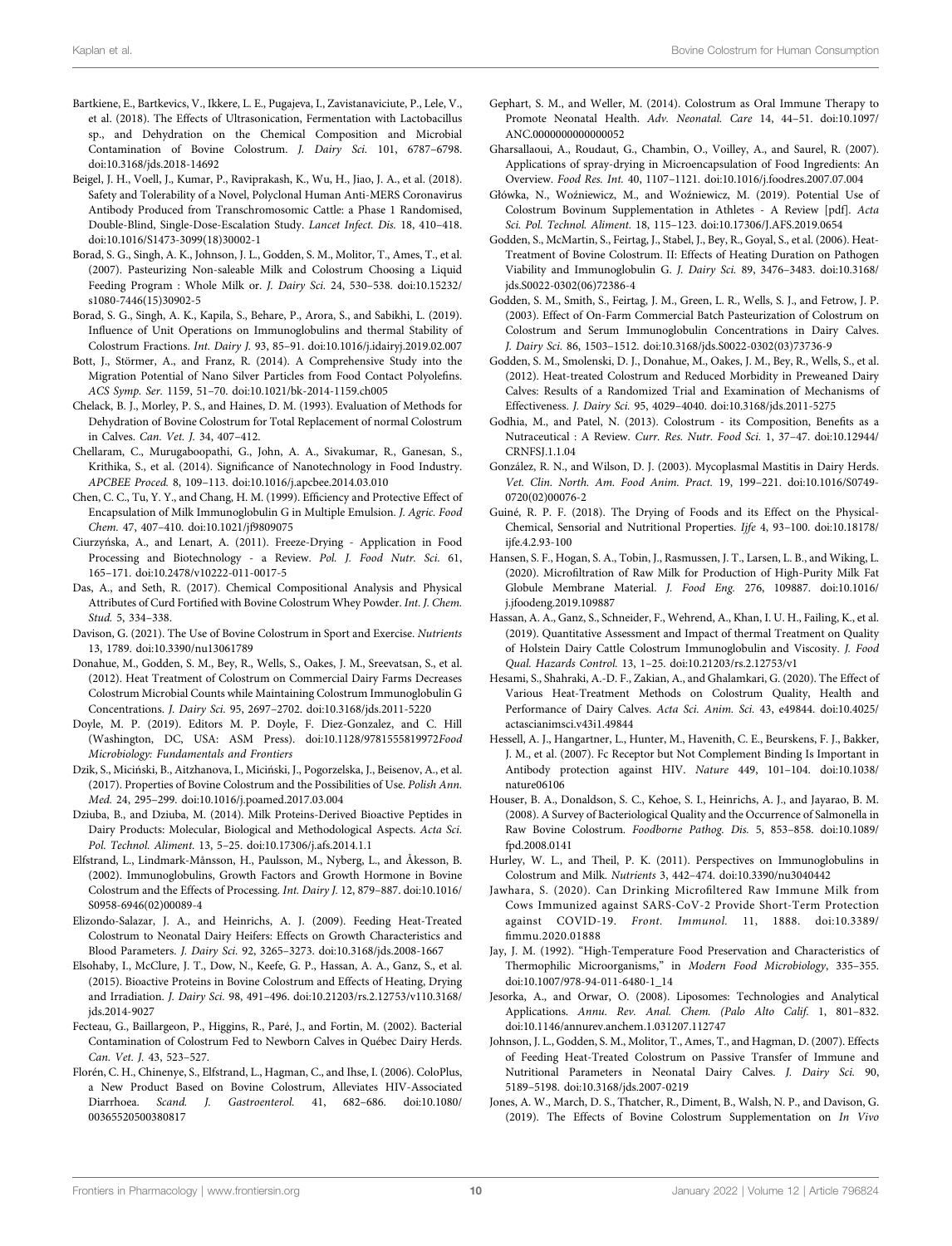Immunity Following Prolonged Exercise: a Randomised Controlled Trial. Eur. J. Nutr. 58, 335–344. doi[:10.1007/s00394-017-1597-6](https://doi.org/10.1007/s00394-017-1597-6)

- <span id="page-12-8"></span>Jones, A. W., and Davison, G. (2019). "Exercise, Immunity, and Illness," in Muscle and Exercise Physiology (Cambridge, MA, USA: Academic Press), 317–344. doi:[10.1016/b978-0-12-814593-7.00015-3](https://doi.org/10.1016/b978-0-12-814593-7.00015-3)
- <span id="page-12-1"></span>Juhl, S. M., Ye, X., Zhou, P., Li, Y., Iyore, E. O., Zhang, L., et al. (2018). Bovine Colostrum for Preterm Infants in the First Days of Life: A Randomized Controlled Pilot Trial. J. Pediatr. Gastroenterol. Nutr. 66, 471–478. doi:[10.1097/MPG.0000000000001774](https://doi.org/10.1097/MPG.0000000000001774)
- <span id="page-12-34"></span>Kaducu, F. O., Okia, S. A., Upenytho, G., Elfstrand, L., and Florén, C. H. (2011). Effect of Bovine Colostrum-Based Food Supplement in the Treatment of HIV-Associated Diarrhea in Northern Uganda: A Randomized Controlled Trial. Indian J. Gastroenterol. 30, 270–276. doi[:10.1007/s12664-011-0146-0](https://doi.org/10.1007/s12664-011-0146-0)
- <span id="page-12-21"></span>Keck, C., Kobierski, S., Mauludin, R., and Müller, R. H. (2008). Second Generation of Drug Nanocrystals for Delivery of Poorly Soluble Drugs: SmartCrystals Technology. DOSIS 24 (2), 125–127. doi:[10.1016/j.ejps.2008.02.049](https://doi.org/10.1016/j.ejps.2008.02.049)
- <span id="page-12-4"></span>Kehoe, S. I., Jayarao, B. M., and Heinrichs, A. J. (2007). A Survey of Bovine Colostrum Composition and Colostrum Management Practices on Pennsylvania Dairy Farms. J. Dairy Sci. 90, 4108–4116. doi:[10.3168/](https://doi.org/10.3168/jds.2007-0040) [jds.2007-0040](https://doi.org/10.3168/jds.2007-0040)
- <span id="page-12-37"></span>Khan, Z., Macdonald, C., Wicks, A. C., Holt, M. P., Floyd, D., Ghosh, S., et al. (2002). Use of the 'nutriceutical', Bovine Colostrum, for the Treatment of Distal Colitis: Results from an Initial Study. Aliment. Pharmacol. Ther. 16, 1917–1922. doi:[10.1046/j.1365-2036.2002.01354.x](https://doi.org/10.1046/j.1365-2036.2002.01354.x)
- <span id="page-12-22"></span>Khare, A. R., and Vasisht, N. (2014). "Nanoencapsulation in the Food Industry," in Microencapsulation in the Food Industry (Elsevier), 151–155. doi:[10.1016/](https://doi.org/10.1016/B978-0-12-404568-2.00014-5) [B978-0-12-404568-2.00014-5](https://doi.org/10.1016/B978-0-12-404568-2.00014-5)
- <span id="page-12-33"></span>Kim, J. H., Jung, W. S., Choi, N. J., Kim, D. O., Shin, D. H., and Kim, Y. J. (2009). Health-promoting Effects of Bovine Colostrum in Type 2 Diabetic Patients Can Reduce Blood Glucose, Cholesterol, Triglyceride and Ketones. J. Nutr. Biochem. 20, 298–303. doi[:10.1016/j.jnutbio.2008.04.002](https://doi.org/10.1016/j.jnutbio.2008.04.002)
- <span id="page-12-29"></span>Kotsis, Y., Mikellidi, A., Aresti, C., Persia, E., Sotiropoulos, A., Panagiotakos, D. B., et al. (2018). A Low-Dose, 6-week Bovine Colostrum Supplementation Maintains Performance and Attenuates Inflammatory Indices Following a Loughborough Intermittent Shuttle Test in Soccer Players. Eur. J. Nutr. 57, 1181–1195. doi[:10.1007/s00394-017-1401-7](https://doi.org/10.1007/s00394-017-1401-7)
- <span id="page-12-16"></span>Kumbár, V., Nedomová, S., Tsioulpas, A., Grandison, A. S., Lewis, M. J., Siddique, F., et al. (2015). Viscosity and Analytical Differences between Raw Milk and UHT Milk of Czech Cows. Nutrients 3, 439–442. doi:[10.1515/sab-2015-0020](https://doi.org/10.1515/sab-2015-0020)
- <span id="page-12-2"></span>Li, Y., Juhl, S. M., Ye, X., Shen, R. L., Iyore, E. O., Dai, Y., et al. (2017). A Stepwise, Pilot Study of Bovine Colostrum to Supplement the First Enteral Feeding in Preterm Infants (Precolos): Study Protocol and Initial Results. Front. Pediatr. 5, 42. doi:[10.3389/fped.2017.00042](https://doi.org/10.3389/fped.2017.00042)
- <span id="page-12-17"></span>Li-Chan, E., Kummer, A., Losso, J. N., Kitts, D. D., and Nakai, S. (1995). Stability of Bovine Immunoglobulins to thermal Treatment and Processing. Food Res. Int. 28 (1), 9–16. doi:[10.1016/0963-9969\(95\)93325-O](https://doi.org/10.1016/0963-9969(95)93325-O)
- <span id="page-12-23"></span>Lipowsky, R., and Sackmann, E. (1995). Structure and Dynamics of Membranes. 1st Edition, 1A.
- <span id="page-12-6"></span>Luke, T., Wu, H., Zhao, J., Channappanavar, R., Coleman, C. M., Jiao, J. A., et al. (2016). Human Polyclonal Immunoglobulin G from Transchromosomic Bovines Inhibits MERS-CoV In Vivo. Sci. Transl. Med. 8, 326ra21. doi:[10.1126/scitranslmed.aaf1061](https://doi.org/10.1126/scitranslmed.aaf1061)
- <span id="page-12-14"></span>Malmuthuge, N., Chen, Y., Liang, G., Goonewardene, L. A., and Guan, le. L. (2015). Heat-treated Colostrum Feeding Promotes Beneficial Bacteria Colonization in the Small Intestine of Neonatal Calves. J. Dairy Sci. 98, 8044–8053. doi:[10.3168/](https://doi.org/10.3168/jds.2015-9607) [jds.2015-9607](https://doi.org/10.3168/jds.2015-9607)
- <span id="page-12-36"></span>Marchbank, T., Davison, G., Oakes, J. R., Ghatei, M. A., Patterson, M., Moyer, M. P., et al. (2011). The Nutriceutical Bovine Colostrum Truncates the Increase in Gut Permeability Caused by Heavy Exercise in Athletes. Am. J. Physiol. Gastrointest. Liver Physiol. 300, G477–G484. doi[:10.1152/ajpgi.00281.2010](https://doi.org/10.1152/ajpgi.00281.2010)
- <span id="page-12-0"></span>Marnila, P., and Korhonen, H. (2002). "COLOSTRUM," in Encyclopedia of Dairy Sciences, 473–478. doi:[10.1016/b0-12-227235-8/00096-1](https://doi.org/10.1016/b0-12-227235-8/00096-1)
- <span id="page-12-10"></span>McGuirk, S. M., and Collins, M. (2004). Managing the Production, Storage, and Delivery of Colostrum. Vet. Clin. North. Am. Food Anim. Pract. 20, 593–603. doi:[10.1016/j.cvfa.2004.06.005](https://doi.org/10.1016/j.cvfa.2004.06.005)
- <span id="page-12-13"></span>McMartin, S., Godden, S., Metzger, L., Feirtag, J., Bey, R., Stabel, J., et al. (2006). Heat Treatment of Bovine Colostrum. I: Effects of Temperature on Viscosity

and Immunoglobulin G Level. J. Dairy Sci. 89, 2110–2118. doi[:10.3168/](https://doi.org/10.3168/jds.S0022-0302(06)72281-0) [jds.S0022-0302\(06\)72281-0](https://doi.org/10.3168/jds.S0022-0302(06)72281-0)

- <span id="page-12-38"></span>Menchetti, L., Traina, G., Tomasello, G., Casagrande-Proietti, P., Leonardi, L., Barbato, O., et al. (2016). Potential Benefits of Colostrum in Gastrointestinal Diseases. Front. Biosci. (Schol Ed. 8, 331–351. doi:[10.2741/s467](https://doi.org/10.2741/s467)
- <span id="page-12-28"></span>Mero, A., Kähkönen, J., Nykänen, T., Parviainen, T., Jokinen, I., Takala, T., et al. (2002). IGF-I, IgA, and IgG Responses to Bovine Colostrum Supplementation during Training. J. Appl. Physiol. (1985) 93, 732–739. doi[:10.1152/](https://doi.org/10.1152/japplphysiol.00002.2002) [japplphysiol.00002.2002](https://doi.org/10.1152/japplphysiol.00002.2002)
- <span id="page-12-27"></span>Mero, A., Miikkulainen, H., Riski, J., Pakkanen, R., Aalto, J., and Takala, T. (1997). Effects of Bovine Colostrum Supplementation on Serum IGF-I, IgG, Hormone, and Saliva IgA during Training. J. Appl. Physiol. (1985) 83, 1144–1151. doi[:10.1152/jappl.1997.83.4.1144](https://doi.org/10.1152/jappl.1997.83.4.1144)
- <span id="page-12-12"></span>Meylan, M., Rings, D. M., Shulaw, W. P., Kowalski, J. J., Bech-Nielsen, S., and Hoffsis, G. F. (1996). Survival of Mycobacterium Paratuberculosis and Preservation of Immunoglobulin G in Bovine Colostrum under Experimental Conditions Simulating Pasteurization. Am. J. Vet. Res. 57, 1580–1585.
- <span id="page-12-32"></span>Mouton, E., and Aryana, K. J. (2015). Influence of Colostrum on the Characteristics of Ice Cream. Fns 06, 480–484. doi:[10.4236/fns.2015.65049](https://doi.org/10.4236/fns.2015.65049)
- <span id="page-12-24"></span>Mozafari, M. R., Johnson, C., Hatziantoniou, S., and Demetzos, C. (2008). Nanoliposomes and Their Applications in Food Nanotechnology. J. Liposome Res. 18, 309–327. doi[:10.1080/08982100802465941](https://doi.org/10.1080/08982100802465941)
- <span id="page-12-35"></span>Murata, M., Satoh, T., Wakabayashi, H., Yamauchi, K., Abe, F., and Nomura, Y. (2014). Oral Administration of Bovine Lactoferrin Attenuates Ultraviolet B-Induced Skin Photodamage in Hairless Mice. J. Dairy Sci. 97, 651–658. doi[:10.3168/jds.2013-7153](https://doi.org/10.3168/jds.2013-7153)
- <span id="page-12-31"></span>Nazir, T., Pal, M. A., and Manzoor, A. (2018). Effect of Admixing Varying Levels of Whole Milk to the Colostrum on the Sensory Quality of Fermented Colostrum Product.
- <span id="page-12-20"></span>Nowak-Wegrzyn, A., and Fiocchi, A. (2009). Rare, Medium, or Well Done? the Effect of Heating and Food Matrix on Food Protein Allergenicity. Curr. Opin. Allergy Clin. Immunol. 9, 234–237. doi:[10.1097/ACI.0b013e32832b88e7](https://doi.org/10.1097/ACI.0b013e32832b88e7)
- <span id="page-12-19"></span>Oakley, D. E. (1997). Produce Uniform Particles by spray Drying. Chem. Eng. Prog. 93, 48–54.
- <span id="page-12-3"></span>Oyeniyi, O. O., and Hunter, A. G. (1978). Colostral Constituents Including Immunoglobulins in the First Three Milkings Postpartum. J. Dairy Sci. 61, 44–48. doi:[10.3168/jds.S0022-0302\(78\)83549-8](https://doi.org/10.3168/jds.S0022-0302(78)83549-8)
- <span id="page-12-11"></span>Papadatos, A., Neocleous, M., Berger, A. M., and Barbano, D. M. (2003). Economic Feasibility Evaluation of Microfiltration of Milk Prior to Cheesemaking. J. Dairy Sci. 86, 1564–1577. doi:[10.3168/jds.S0022-0302\(03\)73742-4](https://doi.org/10.3168/jds.S0022-0302(03)73742-4)
- <span id="page-12-30"></span>Patel, K., and Rana, R. (2006). Pedimune in Recurrent Respiratory Infection and Diarrhoea-Tthe Indian Experience-Tthe Pride Study. Indian J. Pediatr. 73, 585–591. doi:[10.1007/BF02759923](https://doi.org/10.1007/BF02759923)
- <span id="page-12-9"></span>Phipps, A. J., Beggs, D. S., Murray, A. J., Mansell, P. D., Stevenson, M. A., and Pyman, M. F. (2016). Survey of Bovine Colostrum Quality and hygiene on Northern Victorian Dairy Farms. J. Dairy Sci. 99, 8981–8990. doi[:10.3168/](https://doi.org/10.3168/jds.2016-11200) [jds.2016-11200](https://doi.org/10.3168/jds.2016-11200)
- <span id="page-12-5"></span>Playford, R. J., Macdonald, C. E., Calnan, D. P., Floyd, D. N., Podas, T., Johnson, W., et al. (2001). Co-administration of the Health Food Supplement, Bovine Colostrum, Reduces the Acute Non-steroidal Anti-inflammatory Drug-Induced Increase in Intestinal Permeability. Clin. Sci. (Lond) 100, 627–633. doi[:10.1042/cs1000627](https://doi.org/10.1042/cs1000627)
- <span id="page-12-26"></span>Playford, R. J., and Weiser, M. J. (2021). Bovine Colostrum: Its Constituents and Uses. Nutrients 13, 265. doi:[10.3390/nu13010265](https://doi.org/10.3390/nu13010265)
- <span id="page-12-25"></span>Poonia, A., and Dabur, R. S. (2012). Physico-chemical and Sensory Properties of Khees Obtained from buffalo and Cow Colostrum. Asian J. Dairy Food Res. 31, 256–258.
- <span id="page-12-18"></span>Puppel, K., Gołębiewski, M., Grodkowski, G., Slósarz, J., Kunowska-Slósarz, M., Solarczyk, P., et al. (2019). Composition and Factors Affecting Quality of Bovine Colostrum: A Review. Animals 9, 1070. doi:[10.3390/ani9121070](https://doi.org/10.3390/ani9121070)
- <span id="page-12-7"></span>Pyne, D. B., West, N. P., Cox, A. J., and Cripps, A. W. (2015). Probiotics Supplementation for Athletes - Clinical and Physiological Effects. Eur. J. Sport Sci. 15, 63–72. doi:[10.1080/17461391.2014.971879](https://doi.org/10.1080/17461391.2014.971879)
- <span id="page-12-15"></span>Rafiei, M., Ghoorchi, T., Toghdory, A., Moazeni, M., and Khalili, M. (2019). Effect of Feeding Heat-Treated and Unheated Colostrum on Immunoglobulin G Absorption, Health and Performance of Neonatal Holstein Dairy Calves. Acta Sci. Anim. Sci. 41, 45533. doi:[10.4025/actascianimsci.v41i1.45533](https://doi.org/10.4025/actascianimsci.v41i1.45533)